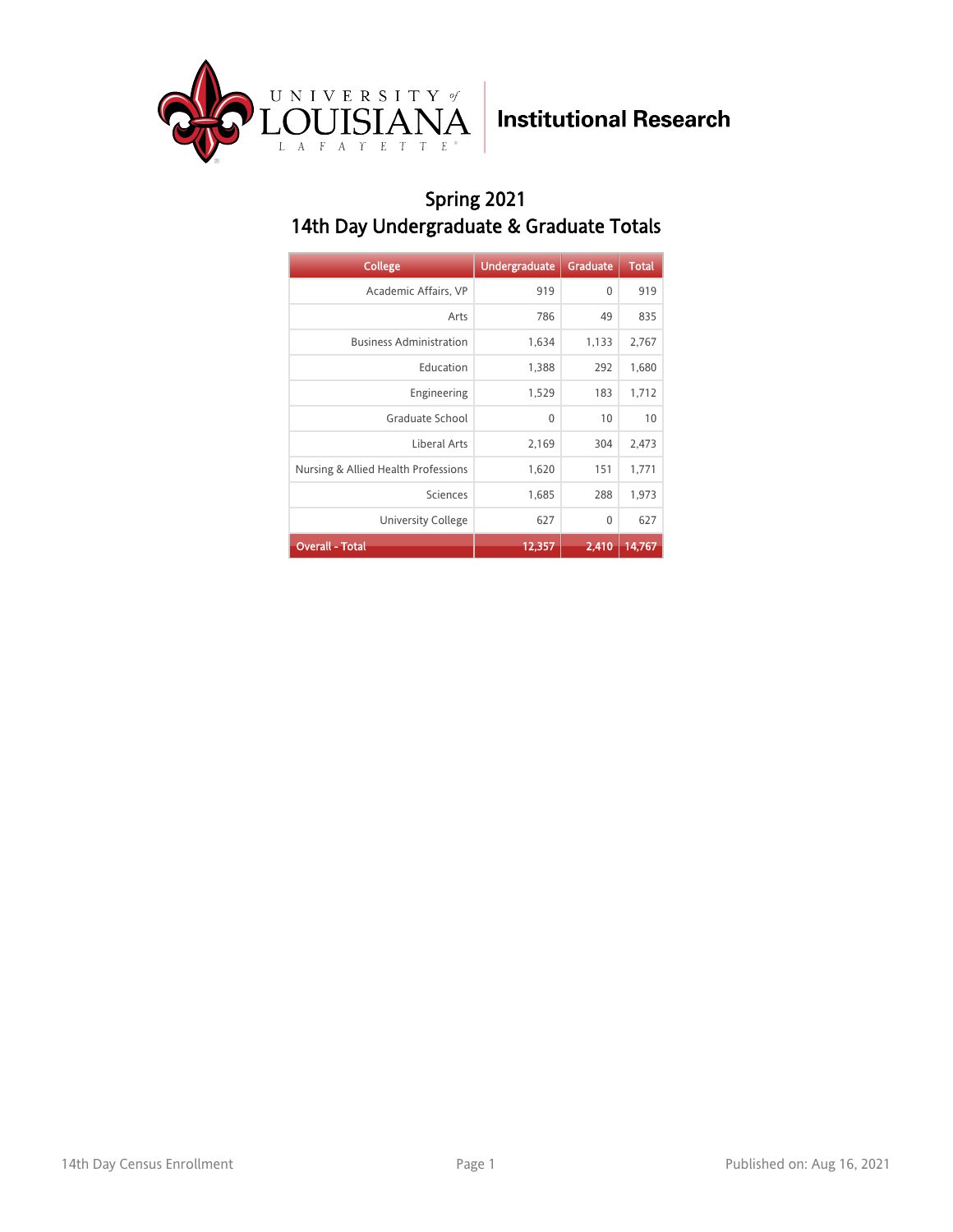

### Academic Affairs, VP Spring 2021 14th Day Undergraduate Enrollment

| College                             | <b>Department</b>                    | Program                                 | <b>Concentration</b> | <b>Undergraduate</b> |
|-------------------------------------|--------------------------------------|-----------------------------------------|----------------------|----------------------|
| Academic Affairs, VP                | University Connection                | Doors Program - ND DOOR                 |                      | 3                    |
|                                     |                                      | High School - Dual Enrollment - ND HSDE |                      | 862                  |
|                                     |                                      | Non-ULL Cross Enrollment - ND XROL      |                      | $\overline{3}$       |
|                                     |                                      | Post Baccalaureate - ND POST            |                      | 18                   |
|                                     |                                      | Special Non Degree Undergrad - ND SPEC  |                      | 9                    |
|                                     |                                      | University Life - ND LIFE               |                      | 21                   |
|                                     | Visiting Student - ND VIST           |                                         | $\overline{3}$       |                      |
|                                     | <b>University Connection - Total</b> |                                         |                      | 919                  |
| <b>Academic Affairs, VP - Total</b> |                                      |                                         |                      | 919                  |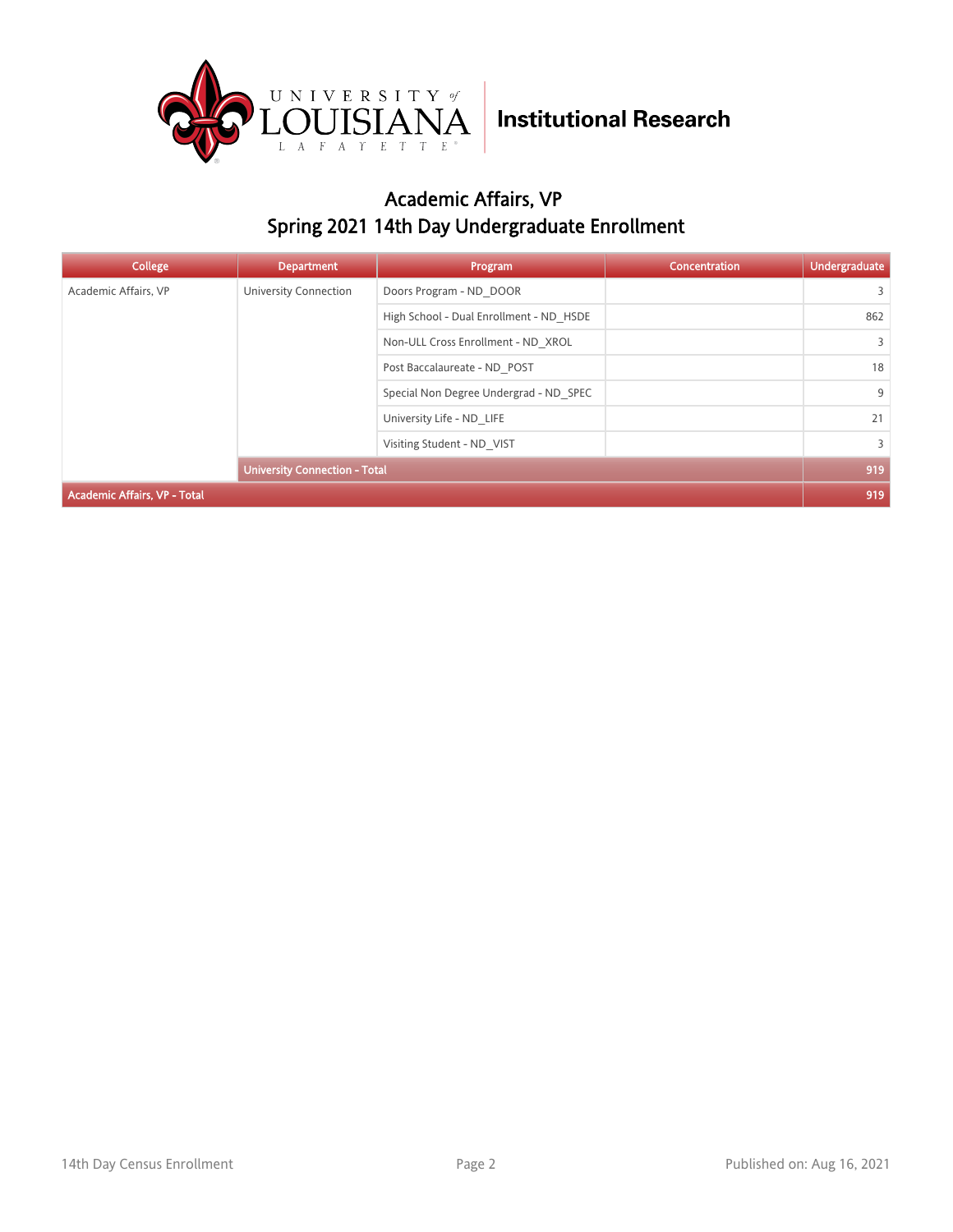

#### Business Administration Spring 2021 14th Day Undergraduate Enrollment

| <b>College</b>                         | <b>Department</b>                      | Program                                       | <b>Concentration</b>                       | <b>Undergraduate</b> |
|----------------------------------------|----------------------------------------|-----------------------------------------------|--------------------------------------------|----------------------|
| <b>Business Administration</b>         | Accounting                             | Accounting - BSBA ACCT                        | Legal Studies - ACLS                       | $\overline{1}$       |
|                                        |                                        |                                               |                                            | 317                  |
|                                        |                                        | Accounting - PBC CACC                         |                                            | $\overline{1}$       |
|                                        | <b>Accounting - Total</b>              |                                               |                                            | 319                  |
|                                        | Economics & Finance                    | Economics - BSBA_ECON                         |                                            | 45                   |
|                                        |                                        | Finance - BSBA FNAN                           | International Business - FNIB              | $\overline{1}$       |
|                                        |                                        |                                               |                                            | 281                  |
|                                        |                                        | Insurance & Risk Management - BSBA INSR       |                                            | 28                   |
|                                        | <b>Economics &amp; Finance - Total</b> |                                               |                                            | 355                  |
|                                        | Management                             | Hospitality Management - BSBA HMGT            |                                            | 53                   |
|                                        |                                        | Management - BSBA MGMO                        |                                            | 147                  |
|                                        |                                        | Management - BSBA MGMT                        | <b>Business Analytics - MGAN</b>           | $\overline{2}$       |
|                                        |                                        |                                               | Human Resource Management -<br><b>MGHR</b> | 13                   |
|                                        |                                        |                                               | International Business - MGIB              | $\overline{2}$       |
|                                        |                                        |                                               | Legal Studies - MGLS                       | $\,$ 6 $\,$          |
|                                        |                                        |                                               | Professional Sales - MGPS                  | $\mathbf{1}$         |
|                                        |                                        |                                               |                                            | 446                  |
|                                        |                                        | Management - BSBA_MGMT - Total                | 470                                        |                      |
|                                        |                                        | Professional Land/Resource Mgt -<br>BSBA_PLRM |                                            | 29                   |
|                                        | Management - Total                     |                                               |                                            | 699                  |
|                                        | Marketing & Hospitality                | Marketing - BSBA_MKTG                         | <b>Business Analytics - MKAN</b>           | $\mathbf{1}$         |
|                                        |                                        |                                               | Human Resource Management -<br><b>MKHR</b> | $\mathbf{1}$         |
|                                        |                                        |                                               | International Business - MKIB              | 3                    |
|                                        |                                        |                                               | Professional Sales - MKPS                  | $\overline{4}$       |
|                                        |                                        |                                               |                                            | 252                  |
|                                        |                                        | Marketing - BSBA_MKTG - Total                 |                                            | 261                  |
|                                        | Marketing & Hospitality - Total        |                                               |                                            | 261                  |
| <b>Business Administration - Total</b> |                                        |                                               |                                            | 1,634                |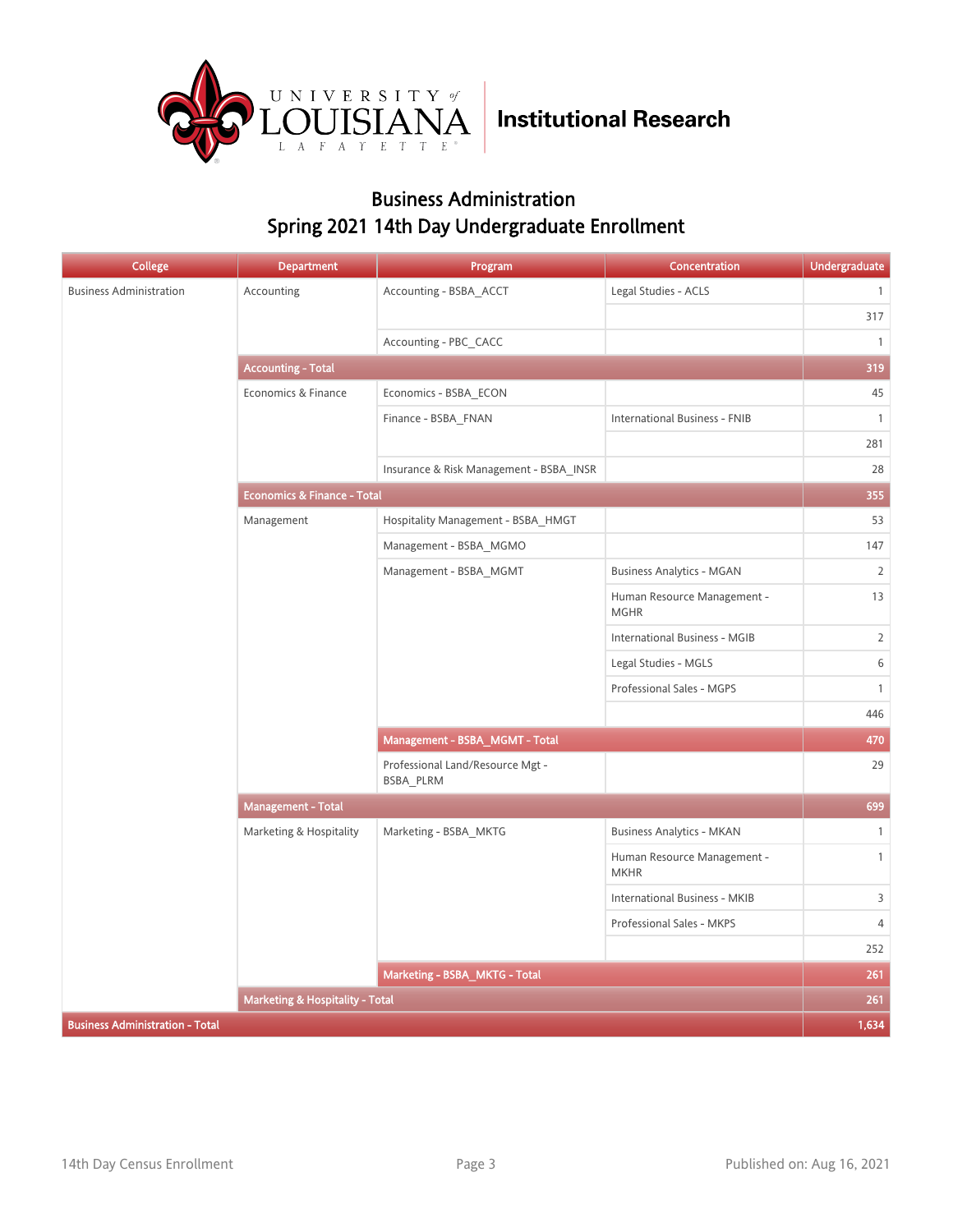

#### Arts Spring 2021 14th Day Undergraduate Enrollment

| <b>College</b> | <b>Department</b>                | Program                            | Concentration                     | Undergraduate  |
|----------------|----------------------------------|------------------------------------|-----------------------------------|----------------|
| Arts           | Architecture                     | Architectural Studies - BS_ARCS    |                                   | 188            |
|                | Architecture - Total             |                                    |                                   | 188            |
|                | <b>Industrial Design</b>         | Industrial Design - BOID_INDN      |                                   | 68             |
|                | <b>Industrial Design - Total</b> |                                    |                                   | 68             |
|                | Interior Design                  | Interior Design - BID_INDS         |                                   | 82             |
|                | <b>Interior Design - Total</b>   |                                    |                                   | 82             |
|                | Music                            | Music - BA_MUSC                    | Music Business - MBUS             | 66             |
|                |                                  |                                    | <b>Traditional Music - TMUS</b>   | $\overline{3}$ |
|                |                                  |                                    |                                   | $\mathsf{3}$   |
|                |                                  | Music - BA_MUSC - Total            |                                   | $72\,$         |
|                |                                  | Music - BM_MUS                     | Jazz Studies - JAZZ               | $\overline{2}$ |
|                |                                  |                                    | Music Media - MMED                | 28             |
|                |                                  |                                    | Performance - PERF                | 16             |
|                |                                  |                                    | Piano Pedagogy - PPED             | $\mathbf{1}$   |
|                |                                  |                                    | Theory and Composition - TCOM     | $\,7$          |
|                |                                  |                                    |                                   | $\,$ 6 $\,$    |
|                |                                  | Music - BM_MUS - Total             |                                   | 60             |
|                | <b>Music - Total</b>             |                                    |                                   | 132            |
|                | Performing Arts                  | Performing Arts - BFA_PFAR         | Acting - ACT                      | 10             |
|                |                                  |                                    | Dance - DANC                      | 19             |
|                |                                  |                                    | Design/Technology - DT            | 5              |
|                |                                  |                                    | Theatre - THEA                    | $18\,$         |
|                |                                  | Performing Arts - BFA_PFAR - Total |                                   | 52             |
|                | <b>Performing Arts - Total</b>   |                                    |                                   | 52             |
|                | Visual Arts                      | Visual Arts - BFA_VIAR             | Ceramics - CERM                   | 5              |
|                |                                  |                                    | Computer Art and Animation - CART | 86             |
|                |                                  |                                    | Graphic Design - GDSG             | $102\,$        |
|                |                                  |                                    | Metalwork and Jewelry - MEJE      | 5              |
|                |                                  |                                    | New Media and Digital Art - NMED  | $26\,$         |
|                |                                  |                                    | Painting - PNTG                   | 11             |
|                |                                  |                                    | Photography - PHOT                | 8              |
|                |                                  |                                    | Printmaking - PRMG                | $9\,$          |
|                |                                  |                                    |                                   | 12             |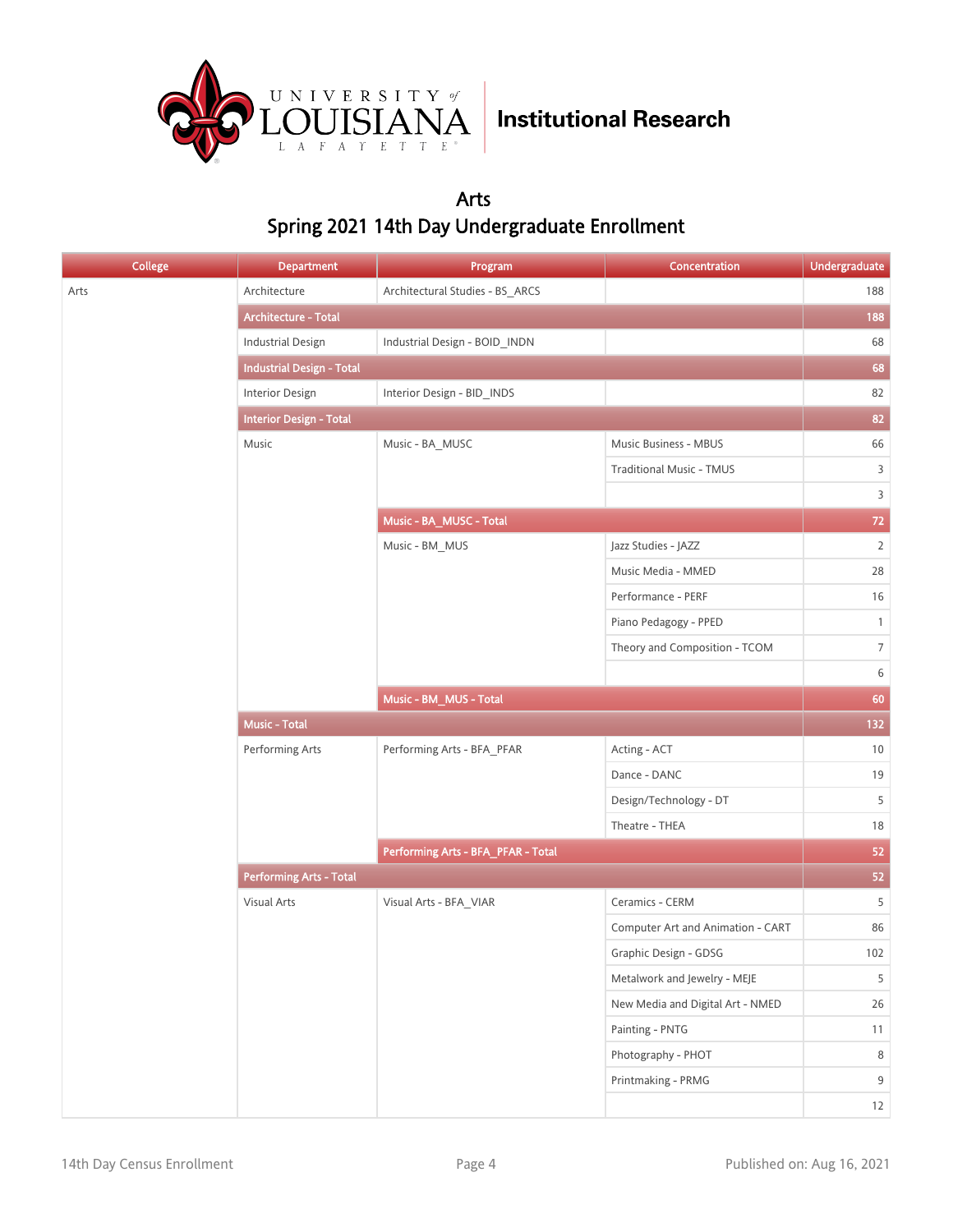

Arts Spring 2021 14th Day Undergraduate Enrollment

| <b>College</b> | <b>Department</b>   | Program                        | <b>Concentration</b> | Undergraduate |
|----------------|---------------------|--------------------------------|----------------------|---------------|
| Arts           | Visual Arts         | Visual Arts - BFA VIAR - Total |                      | 264           |
|                | Visual Arts - Total |                                |                      | 264           |
| Arts - Total   |                     |                                |                      | 786           |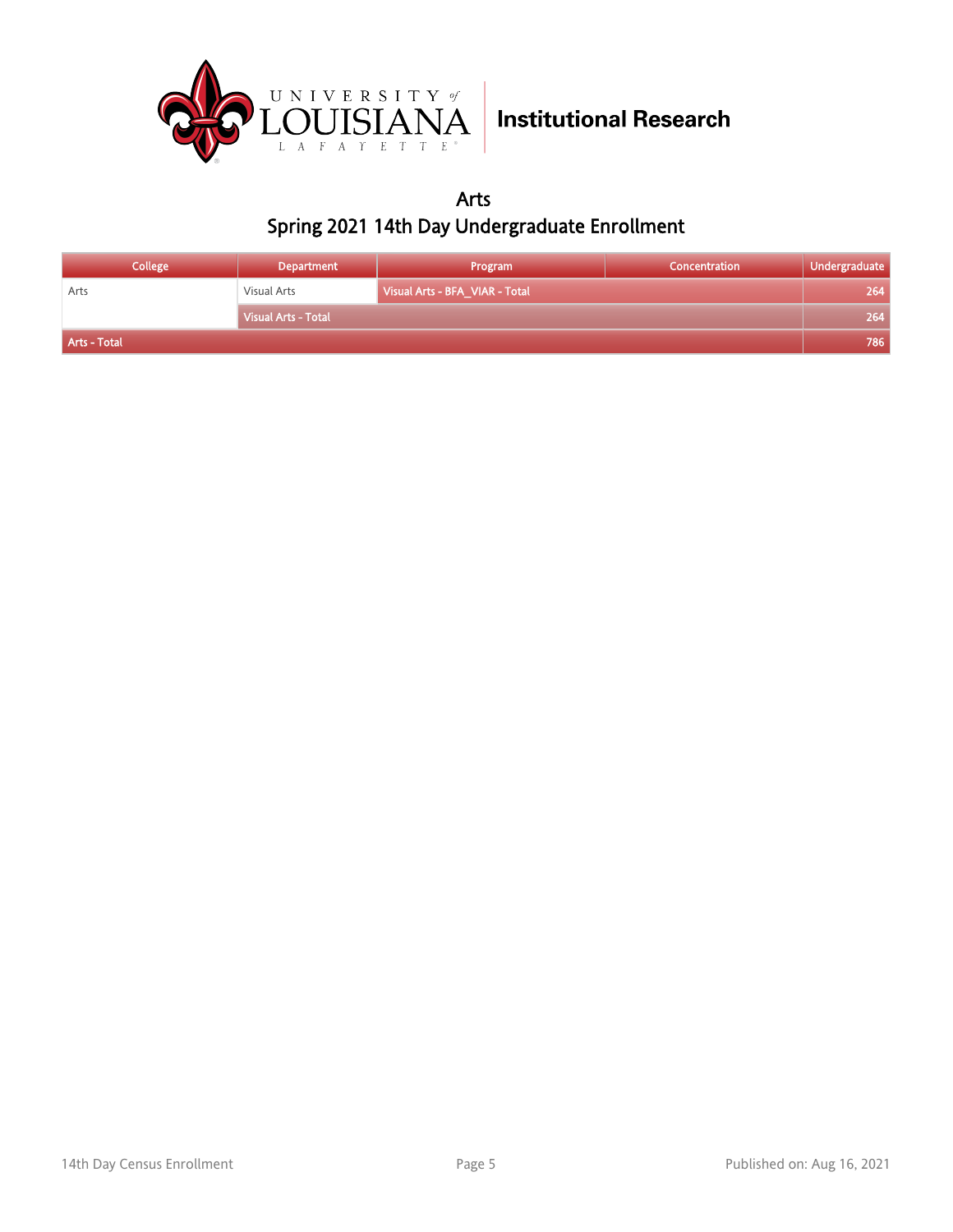

#### Education Spring 2021 14th Day Undergraduate Enrollment

| <b>College</b> | <b>Department</b>                           | Program                                          | Concentration                       | <b>Undergraduate</b> |
|----------------|---------------------------------------------|--------------------------------------------------|-------------------------------------|----------------------|
| Education      | Curriculum & Instruction                    | Add Certification in Education -<br>CERU_EDAD    |                                     | 14                   |
|                |                                             | Alt Certification in Education - CERU EDAC       |                                     | $\overline{4}$       |
|                |                                             | Art or Music Education Gr K-12 - BA EDAM         | Art Education - EDAE                | 20                   |
|                |                                             |                                                  | Instrumental Music Education - EDIN | 25                   |
|                |                                             |                                                  | Vocal Music Education - EDVO        | 11                   |
|                |                                             |                                                  |                                     | $\mathbf{1}$         |
|                |                                             | Art or Music Education Gr K-12 - BA_EDAM - Total |                                     | 57                   |
|                |                                             | Early Childhood Ed Gr PK-3 - BS EDPK             |                                     | 121                  |
|                |                                             | Early Childhood Ed Gr PK-3 - PBC EDPK            |                                     | $\overline{2}$       |
|                |                                             | Elementary Education Gr 1-5 - BS EDEL            |                                     | 195                  |
|                |                                             | Elementary Education Gr 1-5 - PBC EDEL           |                                     | $\mathbf{1}$         |
|                |                                             | Middle School Education Gr 4-8 - BS_EDMD         | English Education - EDEN            | 3                    |
|                |                                             |                                                  | Mathematics Education - EDMA        | 11                   |
|                |                                             |                                                  | Social Studies Education - EDSS     | 3                    |
|                |                                             | Middle School Education Gr 4-8 - BS_EDMD - Total |                                     | 17 <sub>2</sub>      |
|                |                                             | Middle School Education Gr 4-8 -<br>PBC_EDMD     |                                     | $\overline{2}$       |
|                |                                             | Secondary Education & Teaching - BS_EDSD         | <b>Biology Education - EDBI</b>     | 11                   |
|                |                                             |                                                  | <b>Business Education - EDBU</b>    | 3                    |
|                |                                             |                                                  | Chemistry Education - EDCH          | 2                    |
|                |                                             |                                                  | Earth Science Education - EDES      | 2                    |
|                |                                             |                                                  | English Education - EDEN            | 58                   |
|                |                                             |                                                  | General Science Education - EDGS    | 5                    |
|                |                                             |                                                  | Mathematics Education - EDMA        | 26                   |
|                |                                             |                                                  | Social Studies Education - EDSS     | 62                   |
|                |                                             |                                                  | Speech Education - EDSE             | 6                    |
|                |                                             | Secondary Education & Teaching - BS_EDSD - Total |                                     | 175                  |
|                |                                             | Secondary Education Gr 6-12 - PBC_EDSD           |                                     | 11                   |
|                | <b>Curriculum &amp; Instruction - Total</b> |                                                  |                                     | 599                  |
|                | Kinesiology                                 | Hlth & PE/Kinesiology Gr K-12 - BS_EDKN          | Exercise Science - EDEX             | 2                    |
|                |                                             |                                                  | ExSci Fitness Studies - EDFS        | 6                    |
|                |                                             |                                                  | ExSci Hlth & Fitness Sales - EDHF   | $\mathbf{1}$         |
|                |                                             |                                                  | ExSci Pre-Prof Studies - EDPP       | 6                    |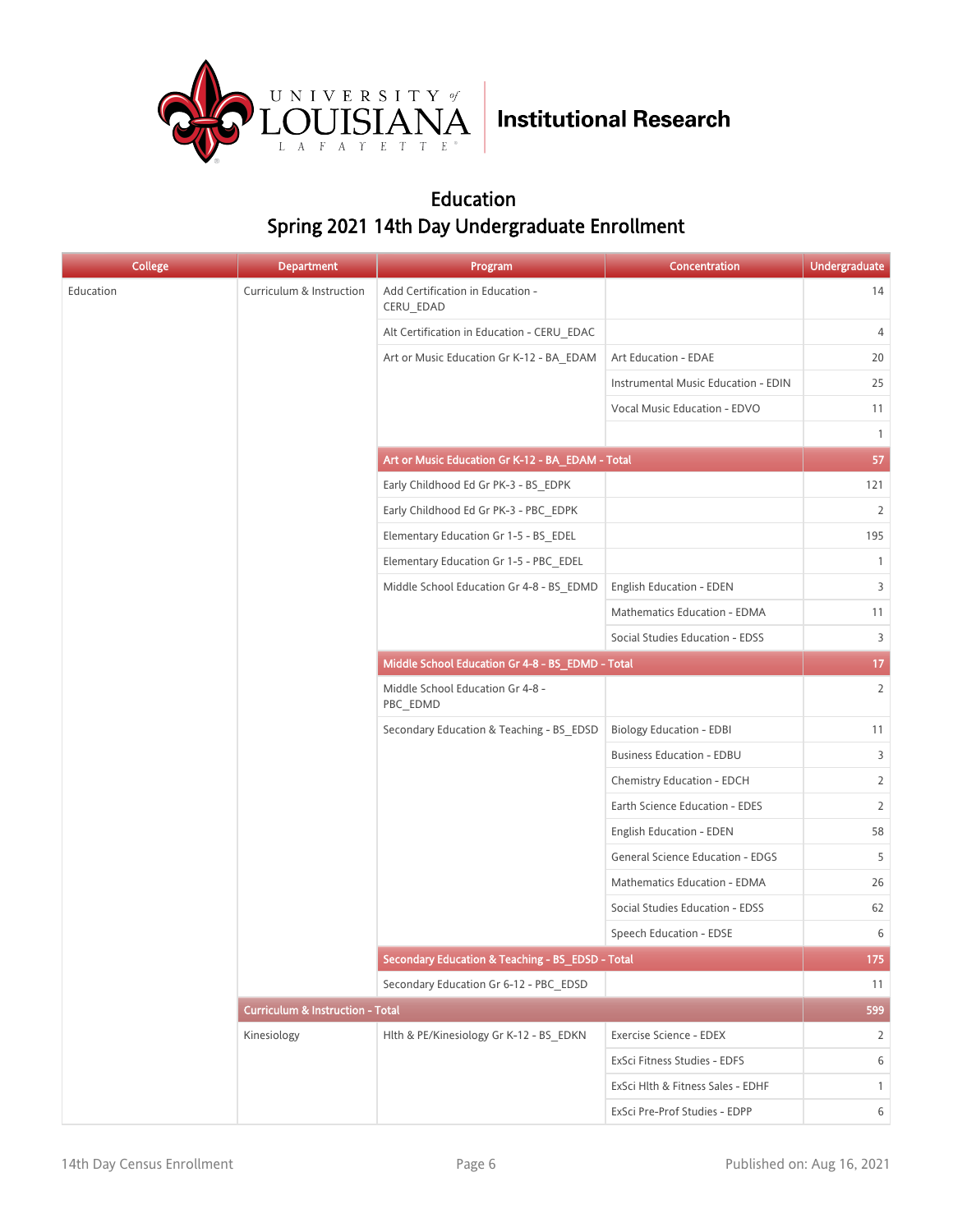

#### Education Spring 2021 14th Day Undergraduate Enrollment

| <b>College</b>           | <b>Department</b>                                                     | Program                                         | Concentration                      | <b>Undergraduate</b> |
|--------------------------|-----------------------------------------------------------------------|-------------------------------------------------|------------------------------------|----------------------|
| Education                | Kinesiology                                                           | Hlth & PE/Kinesiology Gr K-12 - BS_EDKN         | Health Promotion & Wellness - EDHP |                      |
|                          |                                                                       |                                                 | Sports Management - EDSM           | $\overline{2}$       |
|                          |                                                                       |                                                 |                                    | $\mathbf{1}$         |
|                          |                                                                       | Hith & PE/Kinesiology Gr K-12 - BS_EDKN - Total |                                    | 19                   |
|                          |                                                                       | Kinesiology - BS_EDKS                           | ExSci Fitness Studies - EDFS       | 115                  |
|                          |                                                                       |                                                 | ExSci Hlth & Fitness Sales - EDHF  | 6                    |
|                          |                                                                       |                                                 | ExSci Pre-Prof Studies - EDPP      | 407                  |
|                          | Health & Phys Ed Gr K-12 - EDPE<br>Health Promotion & Wellness - EDHP | 30                                              |                                    |                      |
|                          |                                                                       | 68                                              |                                    |                      |
|                          |                                                                       |                                                 | Pre-Athletic Training - EDPA       | 17                   |
|                          |                                                                       |                                                 | Sport Management - EDST            | 86                   |
|                          |                                                                       |                                                 | Sports Management - EDSM           | 27                   |
|                          |                                                                       |                                                 |                                    | 14                   |
|                          |                                                                       | Kinesiology - BS_EDKS - Total                   |                                    | 770                  |
|                          | <b>Kinesiology - Total</b>                                            |                                                 |                                    | 789                  |
| <b>Education - Total</b> |                                                                       |                                                 |                                    | 1,388                |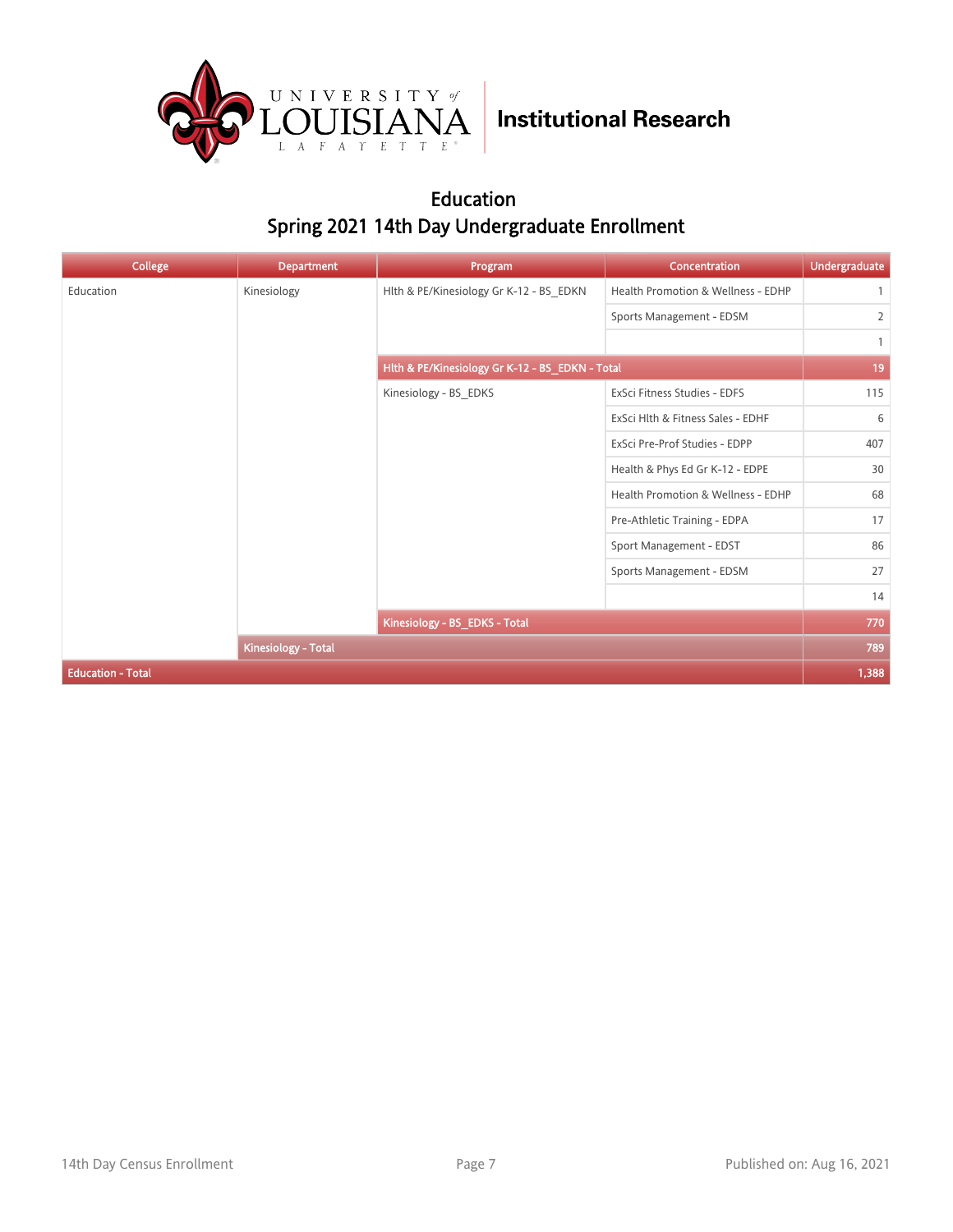

#### Engineering Spring 2021 14th Day Undergraduate Enrollment

| <b>College</b>             | <b>Department</b>                             | Program                             | <b>Concentration</b>        | <b>Undergraduate</b> |  |  |
|----------------------------|-----------------------------------------------|-------------------------------------|-----------------------------|----------------------|--|--|
| Engineering                | <b>Chemical Engineering</b>                   | Chemical Engineering - BCHE CHEE    |                             | 261                  |  |  |
|                            |                                               | <b>Chemical Engineering - Total</b> |                             |                      |  |  |
|                            | Civil Engineering                             | Civil Engineering - BCIV CIVE       |                             | 210                  |  |  |
|                            | <b>Civil Engineering - Total</b>              |                                     |                             | 210                  |  |  |
|                            | Electrical & Computer                         | Electrical Engineering - BELE ELEE  | Computer Engineering - CMEG | 4                    |  |  |
|                            | Engr                                          |                                     |                             | 182                  |  |  |
|                            | <b>Electrical &amp; Computer Engr - Total</b> |                                     |                             | 186                  |  |  |
|                            | <b>Industrial Technology</b>                  | Industrial Technology - BSIT ITEC   |                             | 257                  |  |  |
|                            | <b>Industrial Technology - Total</b>          |                                     |                             | 257                  |  |  |
|                            | Mechanical Engineering                        | Mechanical Engineering - BMEC MCHE  |                             | 520                  |  |  |
|                            | <b>Mechanical Engineering - Total</b>         |                                     |                             | 520                  |  |  |
|                            | Petroleum Engineering                         | Petroleum Engineering - BPET PETE   |                             | 95                   |  |  |
|                            | <b>Petroleum Engineering - Total</b>          |                                     |                             | 95                   |  |  |
| <b>Engineering - Total</b> |                                               |                                     |                             | 1,529                |  |  |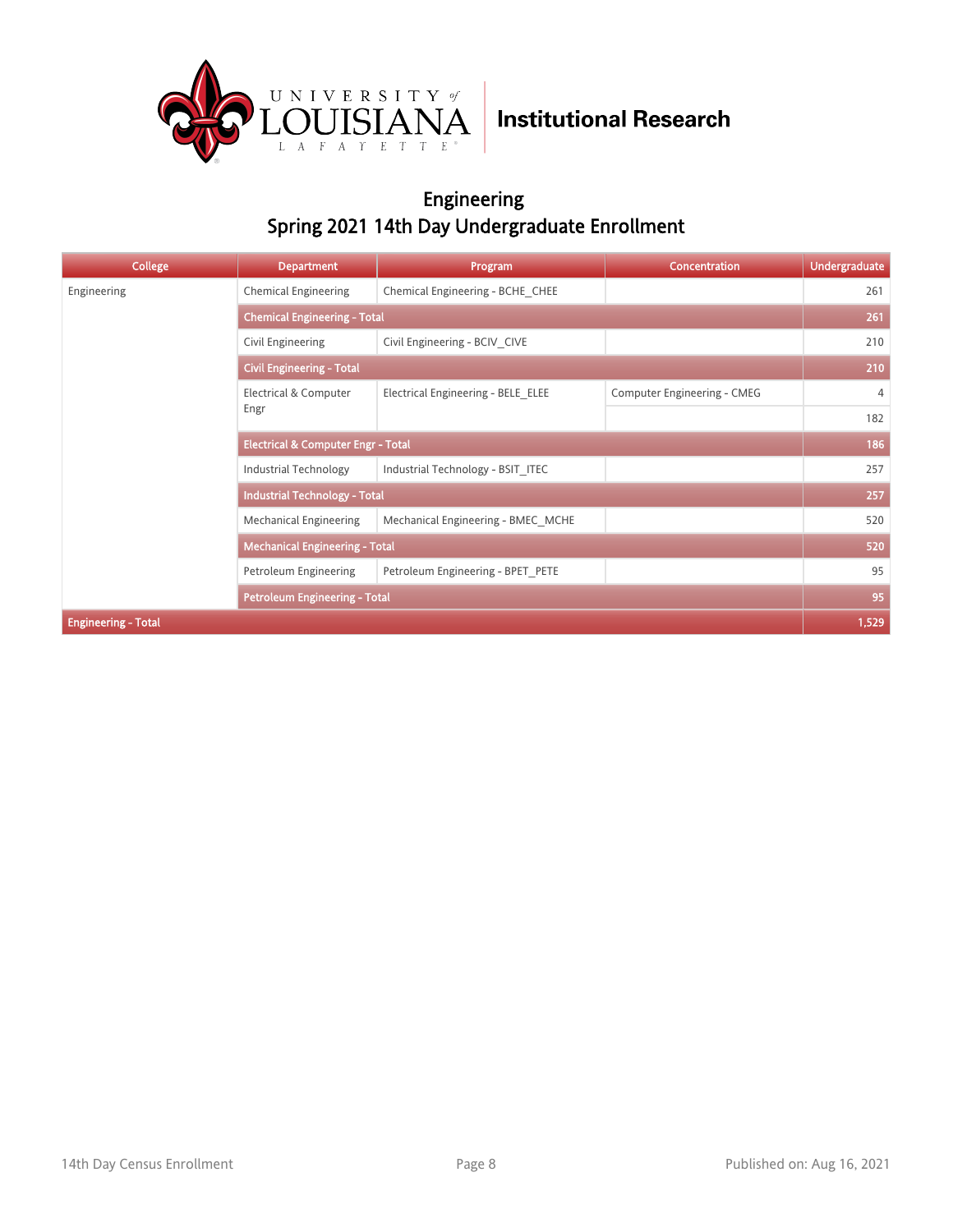

#### Liberal Arts Spring 2021 14th Day Undergraduate Enrollment

| <b>College</b> | <b>Department</b>                      | Program                                          | Concentration                                 | <b>Undergraduate</b>    |
|----------------|----------------------------------------|--------------------------------------------------|-----------------------------------------------|-------------------------|
| Liberal Arts   | College of Liberal Arts                | Moving Image Arts - BA MIA                       |                                               | 52                      |
|                | <b>College of Liberal Arts - Total</b> |                                                  |                                               | 52                      |
|                | Communication                          | Mass Communications - BA_MCOM                    | Broadcasting - BRDC                           | 67                      |
|                |                                        |                                                  | Journalism - JOUR                             | 32                      |
|                |                                        |                                                  |                                               | 6                       |
|                |                                        | Mass Communications - BA_MCOM - Total            |                                               | 105                     |
|                |                                        | Organizational Communication -<br>BA_OCOM        |                                               | $\mathbf{1}$            |
|                |                                        | Public Relations - BA_PREL                       |                                               | $\overline{7}$          |
|                |                                        | Strategic Communication - BA_SCOM                | Advertising - ADV                             | 41                      |
|                |                                        |                                                  | Organizational Communication -<br><b>OCOM</b> | 35                      |
|                |                                        |                                                  | <b>Public Relations - PREL</b>                | 95                      |
|                |                                        |                                                  |                                               | 3                       |
|                |                                        | <b>Strategic Communication - BA_SCOM - Total</b> |                                               | 174                     |
|                | <b>Communication - Total</b>           |                                                  |                                               | 287                     |
|                | <b>Communicative Disorders</b>         | Speech Pathology and Audiology -<br>BA_CODI      |                                               | 236                     |
|                | <b>Communicative Disorders - Total</b> |                                                  |                                               | 236                     |
|                | Criminal Justice                       | Criminal Justice - BS_CJUS                       |                                               | 256                     |
|                | <b>Criminal Justice - Total</b>        |                                                  |                                               | 256                     |
|                | English                                | English - BA_ENGL                                | Creative Writing - CW                         | 41                      |
|                |                                        |                                                  | Folklore - FOLK                               | $\mathbf{1}$            |
|                |                                        |                                                  | Linguistics - LING                            | 13                      |
|                |                                        |                                                  | Literature - LIT                              | 23                      |
|                |                                        |                                                  | Professional Writing - PW                     | 15                      |
|                |                                        |                                                  |                                               | 52                      |
|                |                                        | English - BA_ENGL - Total                        |                                               | 145                     |
|                | <b>English - Total</b>                 |                                                  |                                               | 145                     |
|                | History, Geography, &<br>Phil          | History - BA_HIST                                |                                               | 78                      |
|                | History, Geography, & Phil - Total     |                                                  |                                               | $78\,$                  |
|                | Modern Languages                       | Modern Languages - BA MODL                       | French & Francophone Studies - FRFS           | 13                      |
|                |                                        |                                                  | Spanish - SPAN                                | 8                       |
|                |                                        |                                                  |                                               | $\overline{\mathbf{3}}$ |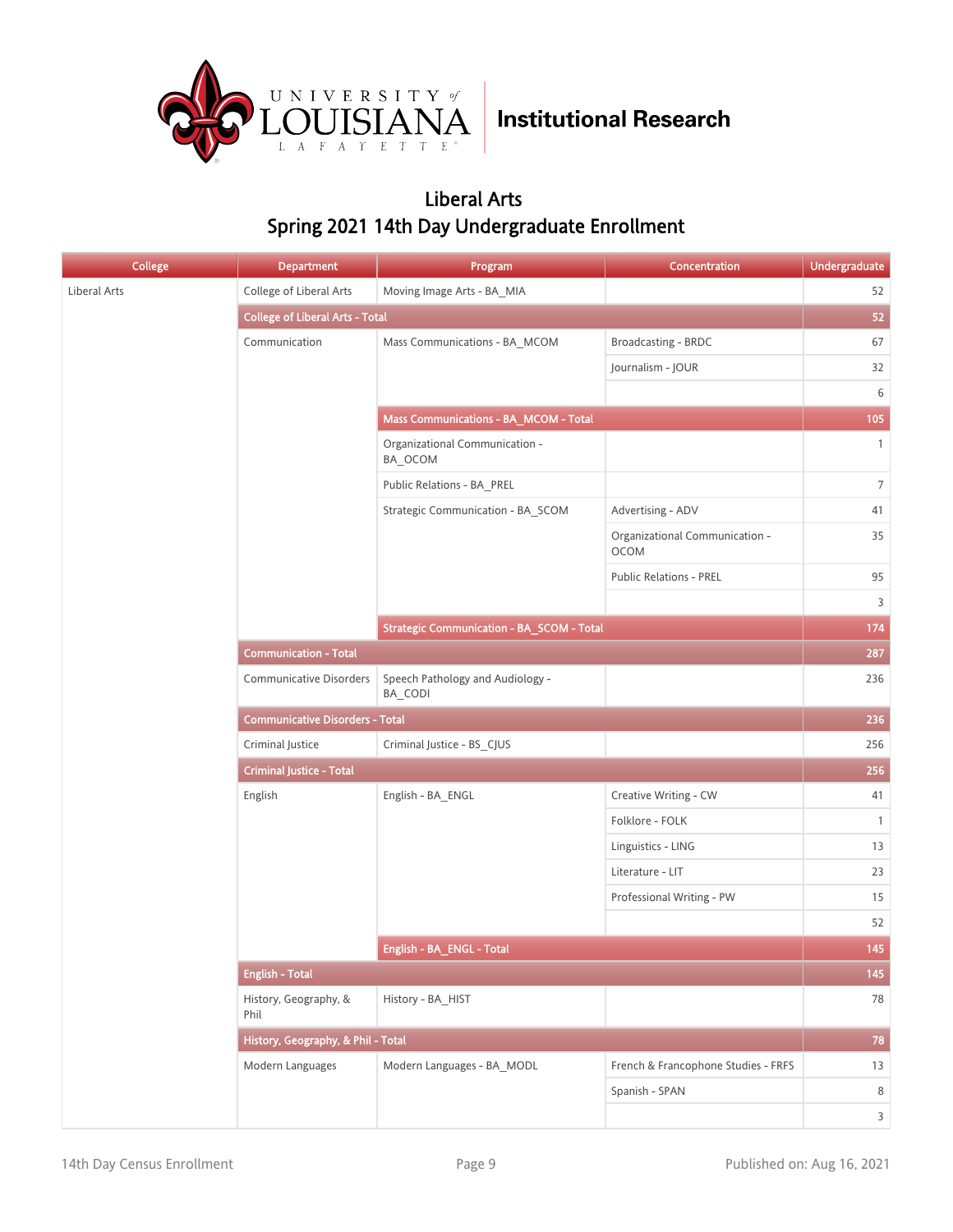

#### Liberal Arts Spring 2021 14th Day Undergraduate Enrollment

| <b>College</b>              | <b>Department</b>                   | Program                             | Concentration                         | <b>Undergraduate</b> |
|-----------------------------|-------------------------------------|-------------------------------------|---------------------------------------|----------------------|
| Liberal Arts                | Modern Languages                    | Modern Languages - BA_MODL - Total  |                                       | 24                   |
|                             | <b>Modern Languages - Total</b>     |                                     |                                       | 24                   |
|                             | <b>Political Science</b>            | Political Science - BA POLS         | <b>International Relations - INTR</b> | 20                   |
|                             |                                     |                                     | Pre-Law - PLAW                        | 84                   |
|                             |                                     |                                     |                                       | 58                   |
|                             |                                     | Political Science - BA_POLS - Total |                                       | 162                  |
|                             | <b>Political Science - Total</b>    |                                     |                                       | 162                  |
|                             | Psychology                          | Psychology - BS PSYC                | Pre-Medical - PMED                    | 64                   |
|                             |                                     |                                     |                                       | 567                  |
|                             | <b>Psychology - Total</b>           |                                     |                                       | 631                  |
|                             | Soci, Anth, & Child/Fam             | Anthropology - BA ANTH              |                                       | 48                   |
|                             | Stu                                 | Child and Family Studies - BS CAFS  |                                       | 176                  |
|                             |                                     | Sociology - BA SOCI                 |                                       | 74                   |
|                             | Soci, Anth, & Child/Fam Stu - Total |                                     |                                       | 298                  |
| <b>Liberal Arts - Total</b> |                                     |                                     |                                       | 2,169                |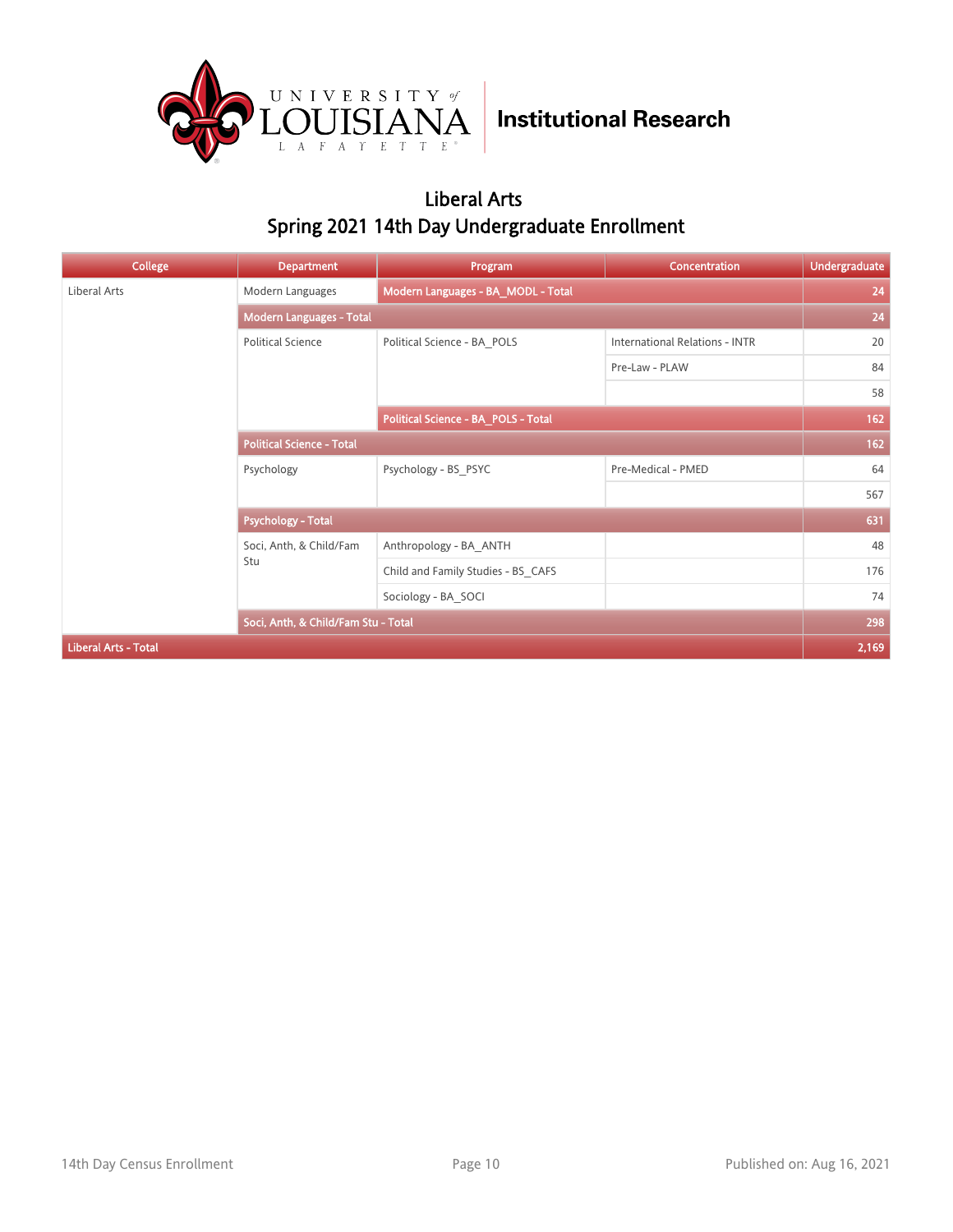

### Nursing & Allied Health Professions Spring 2021 14th Day Undergraduate Enrollment

| College                                     | <b>Department</b>                      | Program                                 | <b>Concentration</b> | <b>Undergraduate</b> |
|---------------------------------------------|----------------------------------------|-----------------------------------------|----------------------|----------------------|
| Nursing & Allied Health                     | Allied Hlth Professions                | Health Information Management - BS HIM  |                      | 119                  |
| Professions                                 |                                        | Health Services Administration - BS HSA |                      | 104                  |
|                                             | <b>Allied Hith Professions - Total</b> |                                         |                      | 223                  |
|                                             | Nursing - Bachelors                    | Nursing - BSN NURS                      |                      | 929                  |
|                                             |                                        | Nursing, Online RN to BSN - BSN RN2B    |                      | 468                  |
|                                             | <b>Nursing - Bachelors - Total</b>     |                                         |                      | 1,397                |
| Nursing & Allied Health Professions - Total |                                        |                                         |                      | 1,620                |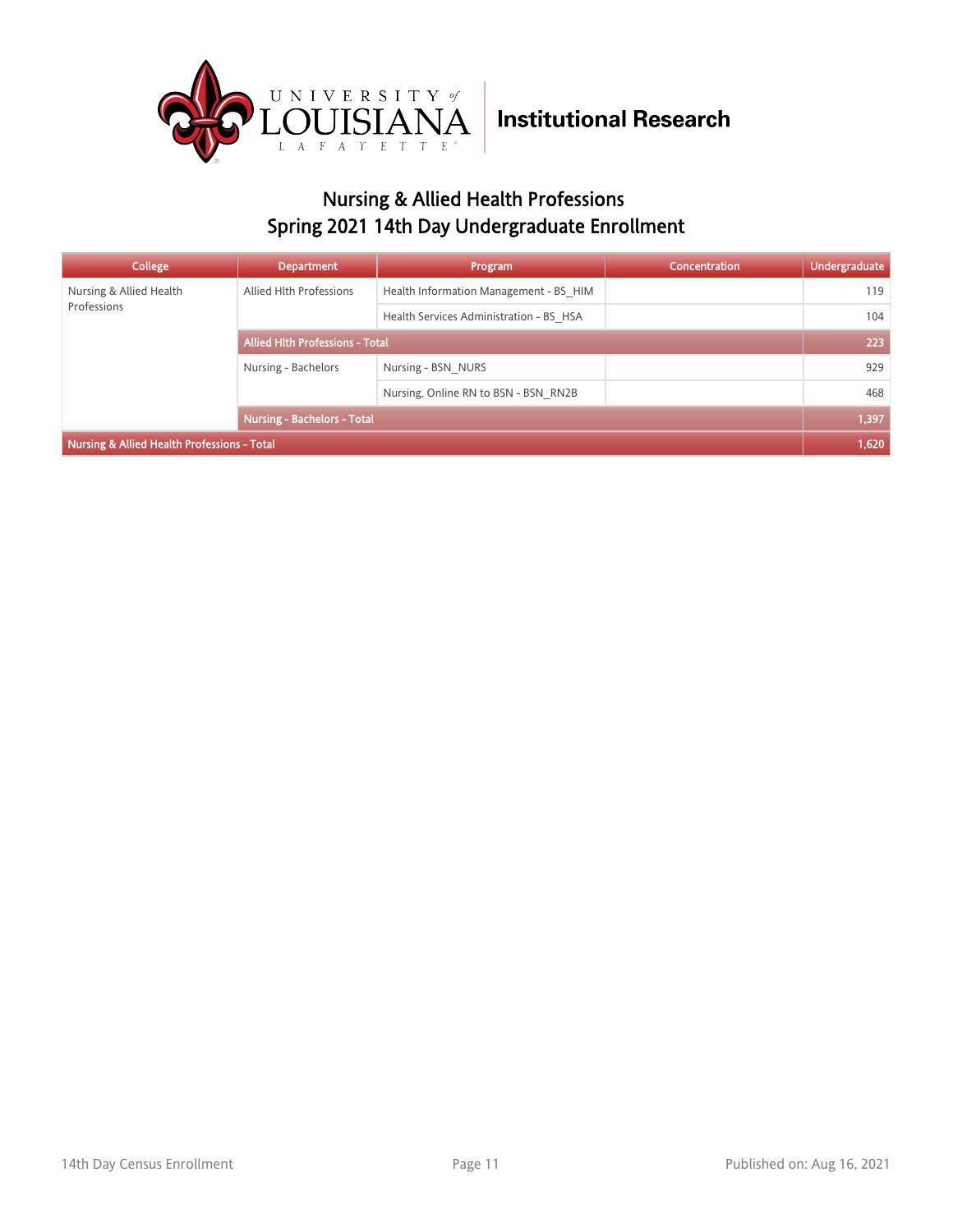

#### Sciences Spring 2021 14th Day Undergraduate Enrollment

| <b>College</b> | <b>Department</b>                       | Program                                 | Concentration                             | Undergraduate |
|----------------|-----------------------------------------|-----------------------------------------|-------------------------------------------|---------------|
| Sciences       | <b>Biology and Microbiology</b>         | Biology - BS_BIOL                       | Ecology, Evolution& Marine Biol -<br>EEMB | 66            |
|                |                                         |                                         | Medical & Allied Hlth Science - MEDA      | 349           |
|                |                                         |                                         | Microbiology - MCBL                       | 43            |
|                |                                         |                                         | Resource Biology /Biodiversity - RESC     | $\mathbf{1}$  |
|                |                                         |                                         | Veterinary Bioscience - VETB              | 83            |
|                |                                         |                                         |                                           | 211           |
|                |                                         | Biology - BS_BIOL - Total               |                                           | 753           |
|                | <b>Biology and Microbiology - Total</b> |                                         |                                           | 753           |
|                | Chemistry                               | Chemistry - BS_CHEM                     |                                           | 128           |
|                | <b>Chemistry - Total</b>                |                                         |                                           | 128           |
|                | Computer Science                        | Computer Science - BS_CMPS              | Cloud Computing - CLCU                    | 36            |
|                |                                         |                                         | Cognitive Science - COGS                  | $\mathbf{1}$  |
|                |                                         |                                         | Computer Engineering - CMPE               | 43            |
|                |                                         |                                         | Cyber Security - CYSE                     | 16            |
|                |                                         |                                         | Information Technology - INFT             | 23            |
|                |                                         |                                         | Scientific Computing - SCIC               | 13            |
|                |                                         |                                         | Video Game Design & Dev - VGDD            | 83            |
|                |                                         |                                         |                                           | 214           |
|                |                                         | Computer Science - BS_CMPS - Total      |                                           | 429           |
|                | <b>Computer Science - Total</b>         |                                         |                                           | 429           |
|                | <b>Environmental Science</b>            | Environmental Science - BS_ENVS         | Digital Geography - DIGI                  | 3             |
|                |                                         |                                         | Environmental Quality - ENVQ              | 29            |
|                |                                         |                                         | Soil & Water Conservation - CONV          | 28            |
|                |                                         |                                         |                                           | 12            |
|                |                                         | Environmental Science - BS_ENVS - Total |                                           | 72            |
|                | <b>Environmental Science - Total</b>    |                                         |                                           | 72            |
|                | Geology                                 | Geology - BS_GEOL                       |                                           | 40            |
|                | <b>Geology - Total</b>                  |                                         |                                           | 40            |
|                | Informatics                             | Informatics - BS_INFX                   | <b>Business Informatics - BUSI</b>        | 54            |
|                |                                         |                                         | Cybersecurity - CYBR                      | 31            |
|                |                                         |                                         | Health Informatics - HLTI                 | 20            |
|                |                                         |                                         | Individualized Informatics - INDV         | 8             |
|                |                                         |                                         | Interactive Media Technology - IMT        | 37            |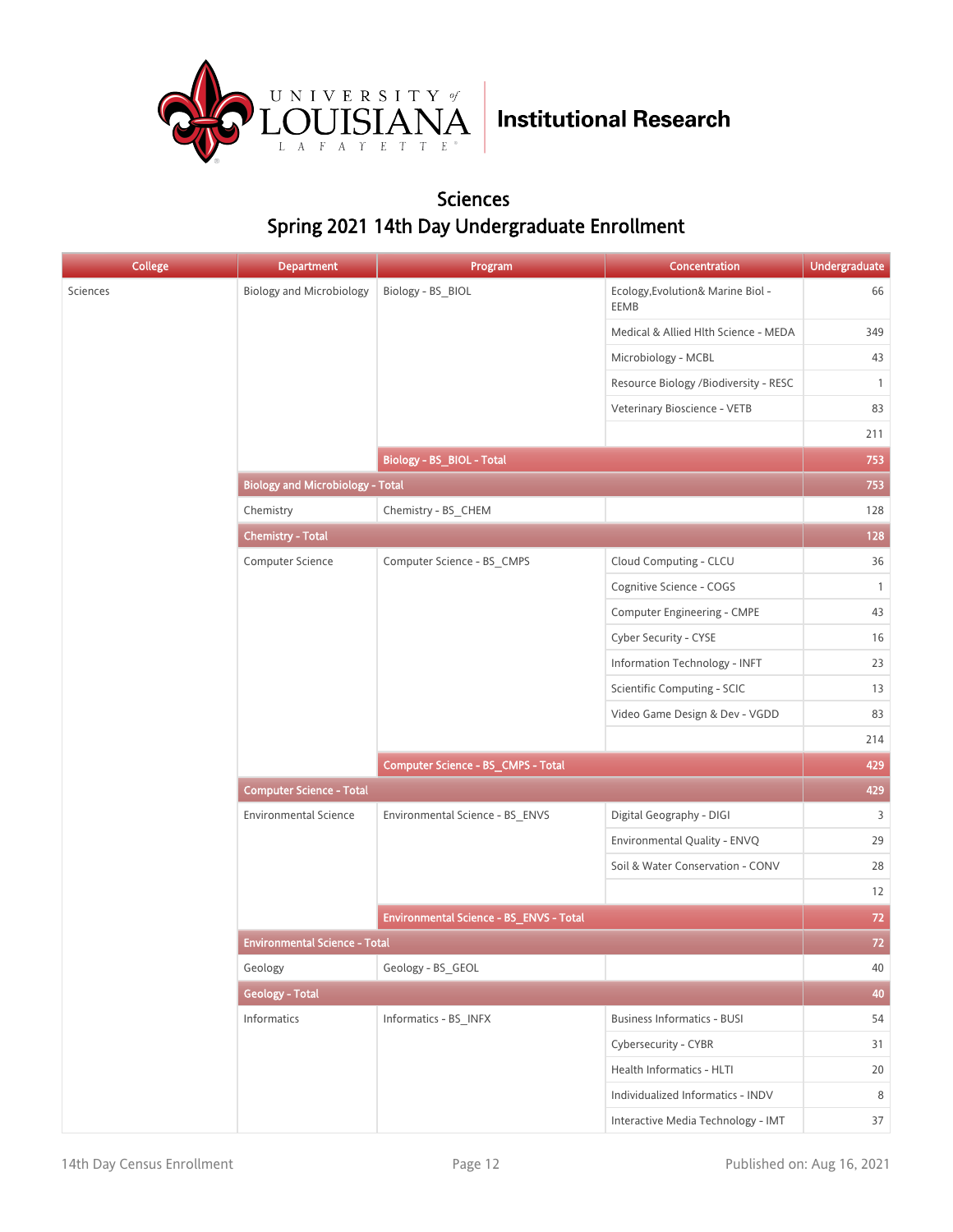

#### Sciences Spring 2021 14th Day Undergraduate Enrollment

| <b>College</b>          | <b>Department</b>          | Program                       | Concentration                 | <b>Undergraduate</b> |
|-------------------------|----------------------------|-------------------------------|-------------------------------|----------------------|
| Sciences                | Informatics                | Informatics - BS INFX         | Systems Administration - SYSA | 35                   |
|                         |                            |                               |                               | 4                    |
|                         |                            | Informatics - BS_INFX - Total |                               | 189                  |
|                         | <b>Informatics - Total</b> |                               |                               | 189                  |
|                         | Mathematics                | Mathematics - BS_MATH         |                               | 53                   |
|                         | <b>Mathematics - Total</b> |                               |                               | 53                   |
|                         | Physics                    | Physics - BS PHYS             | Computer Science - CSCO       | $\overline{3}$       |
|                         |                            |                               | Geology and Geophysics - GGCO | $\overline{3}$       |
|                         |                            |                               | Informatics - ICO             | $\mathbf{1}$         |
|                         |                            |                               | Pre-Allied Health - PHCO      |                      |
|                         |                            |                               | Traditional Physics - TPCO    | 11                   |
|                         |                            |                               |                               | $\overline{2}$       |
|                         |                            | Physics - BS_PHYS - Total     |                               | 21                   |
|                         | <b>Physics - Total</b>     |                               |                               | 21                   |
| <b>Sciences - Total</b> |                            |                               |                               | 1,685                |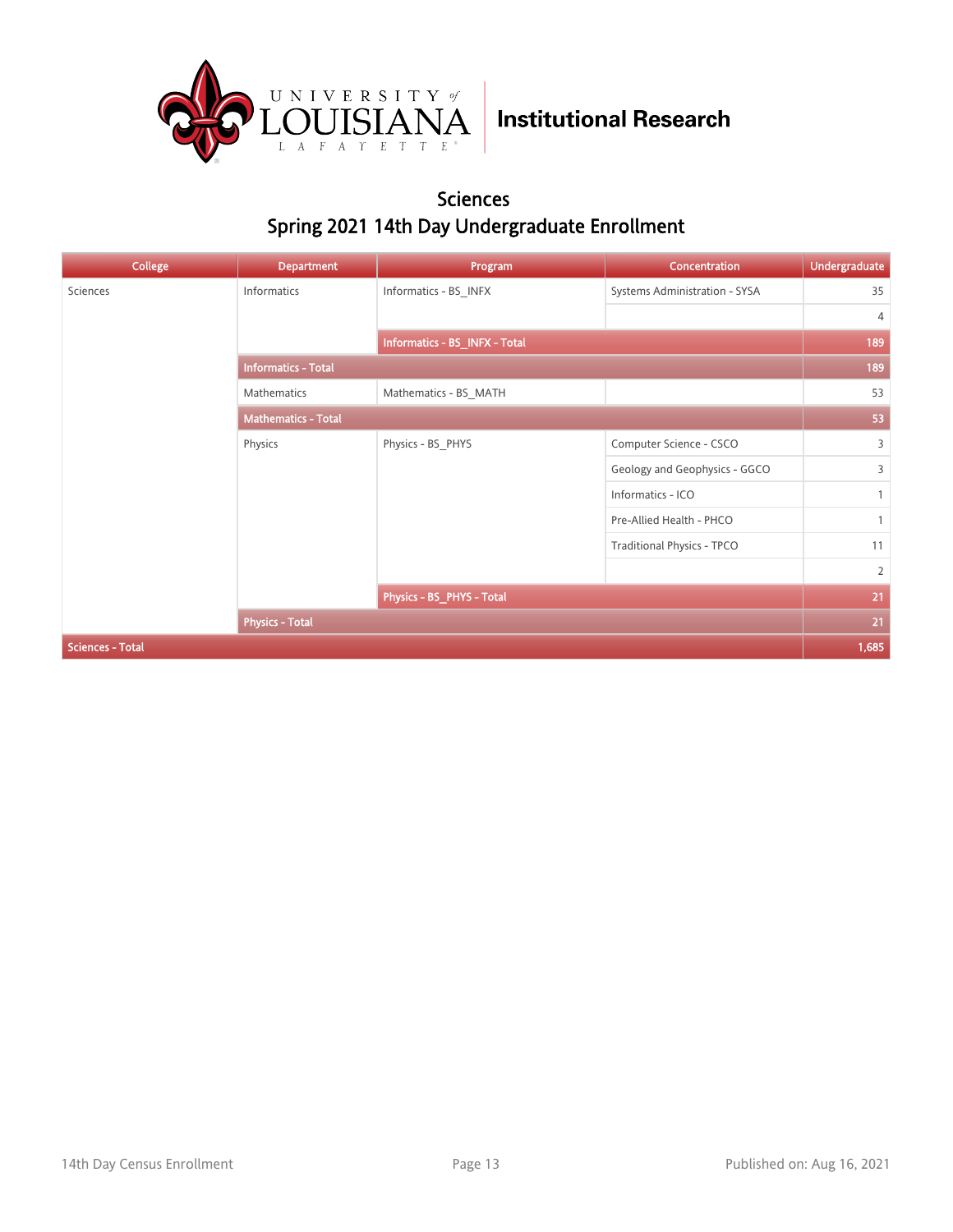

### University College Spring 2021 14th Day Undergraduate Enrollment

| College                           | <b>Department</b>                 | Program                           | Concentration                                   | <b>Undergraduate</b> |
|-----------------------------------|-----------------------------------|-----------------------------------|-------------------------------------------------|----------------------|
| <b>University College</b>         | <b>University College</b>         | General Studies - BGS_GS          | Gen Studies, Applied Sciences - GSAS            | 71                   |
|                                   |                                   |                                   | Gen Studies, Arts & Humanities -<br><b>GSAH</b> | 41                   |
|                                   |                                   |                                   | Gen Studies, Behavioral Sci - GSBS              | 155                  |
|                                   |                                   |                                   | Gen Studies, Business Studies - GSBC            | 56                   |
|                                   |                                   |                                   | Gen Studies, Humanities - GSHU                  | $\mathbf{1}$         |
|                                   |                                   |                                   | Gen Studies, Natural Sciences - GSNS            | 69                   |
|                                   |                                   |                                   |                                                 | 32                   |
|                                   |                                   | General Studies - BGS_GS - Total  |                                                 | 425                  |
|                                   |                                   | General Studies - BGS_GSO         | Gen Studies, Applied Sciences - GSAS            | 23                   |
|                                   |                                   |                                   | Gen Studies, Arts - GSAR                        | $\overline{2}$       |
|                                   |                                   |                                   | Gen Studies, Arts & Humanities -<br>GSAH        | 19                   |
|                                   |                                   |                                   | Gen Studies, Behavioral Sci - GSBS              | 101                  |
|                                   |                                   |                                   | Gen Studies, Business Studies - GSBC            | 22                   |
|                                   |                                   |                                   | Gen Studies, Natural Sciences - GSNS            | 5                    |
|                                   |                                   |                                   | 30                                              |                      |
|                                   |                                   | General Studies - BGS_GSO - Total |                                                 | 202                  |
|                                   | <b>University College - Total</b> |                                   |                                                 | 627                  |
| <b>University College - Total</b> |                                   |                                   |                                                 | 627                  |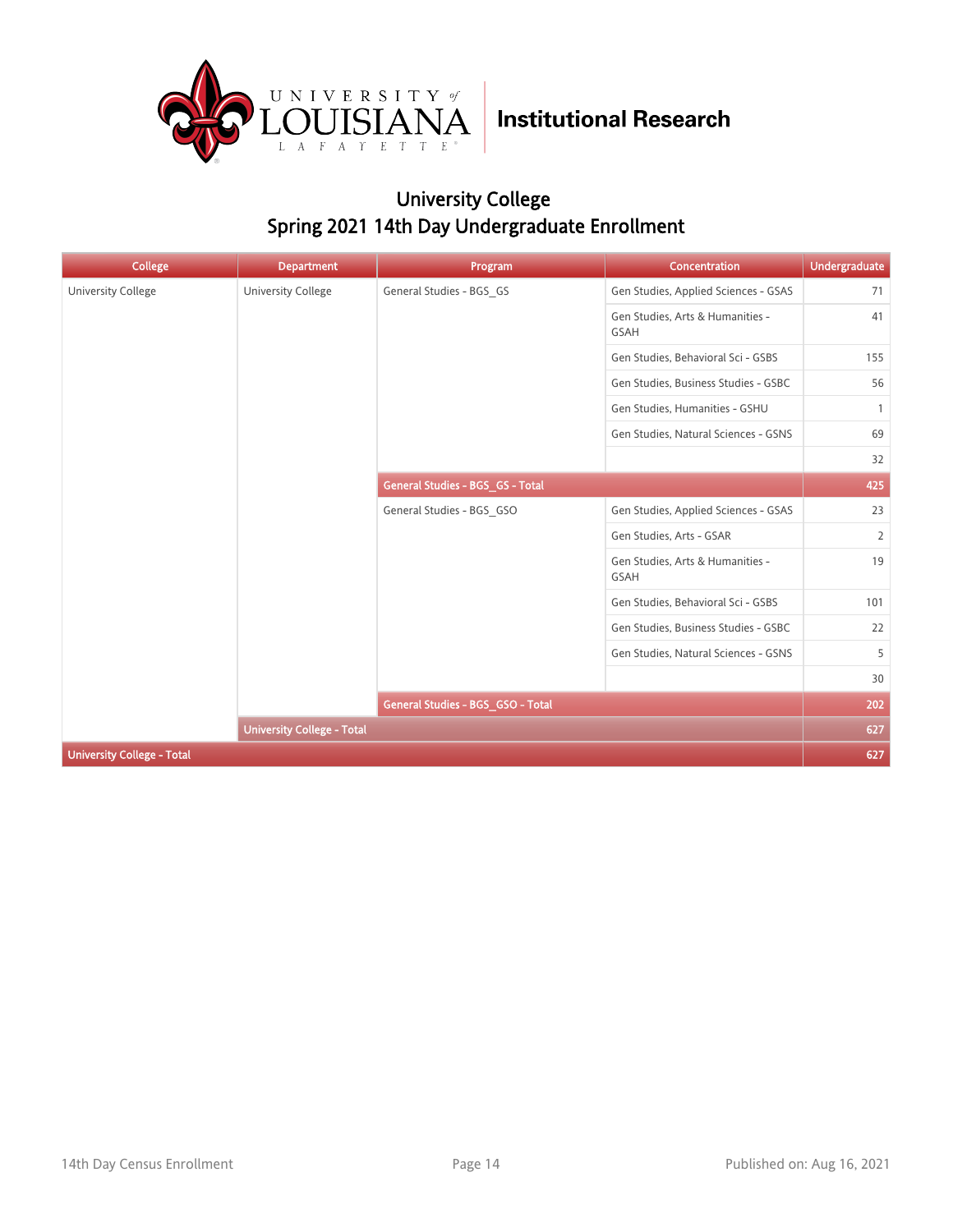

#### Business Administration Spring 2021 14th Day Graduate Enrollment

| <b>College</b>                         | <b>Department</b>                      | Program                                           | Concentration                         | Graduate       |
|----------------------------------------|----------------------------------------|---------------------------------------------------|---------------------------------------|----------------|
| <b>Business Administration</b>         | Accounting                             | Accounting - MS_ACTO                              |                                       | 23             |
|                                        | <b>Accounting - Total</b>              |                                                   |                                       | 23             |
|                                        | <b>Business Administration</b>         | <b>Business Administration - MBA_MBA</b>          | <b>Business Administration - BUSA</b> | 64             |
|                                        |                                        |                                                   | Entrepreneurship - ENTP               | 11             |
|                                        |                                        |                                                   | Finance - FNAN                        | 17             |
|                                        |                                        |                                                   | Global Management - GMGT              | 3              |
|                                        |                                        |                                                   | Hospitality Management - HMGT         | $\mathbf{1}$   |
|                                        |                                        |                                                   | Human Resource Management - HRMG      | 10             |
|                                        |                                        |                                                   | Project Management - PMGT             | 12             |
|                                        |                                        |                                                   | Sales Leadership - SLDR               | 3              |
|                                        |                                        | <b>Business Administration - MBA_MBA - Total</b>  |                                       | 121            |
|                                        |                                        | Business Administration - MBA MBAO                | <b>Business Administration - BUSA</b> | 269            |
|                                        |                                        |                                                   | Entrepreneurship - ENTP               | 35             |
|                                        |                                        |                                                   | Finance - FNAN                        | 120            |
|                                        |                                        |                                                   | Global Management - GMGT              | 41             |
|                                        |                                        |                                                   | Hospitality Management - HMGT         | 20             |
|                                        |                                        |                                                   | Human Resource Management - HRMG      | 101            |
|                                        |                                        |                                                   | Project Management - PMGT             | 165            |
|                                        |                                        |                                                   | Sales Leadership - SLDR               | 51             |
|                                        |                                        |                                                   |                                       | $\overline{2}$ |
|                                        |                                        | <b>Business Administration - MBA_MBAO - Total</b> |                                       | 804            |
|                                        |                                        | Health Care Administration - MBA HCA              |                                       | 13             |
|                                        |                                        | Health Care Administration - MBA_HCAO             |                                       | 172            |
|                                        | <b>Business Administration - Total</b> |                                                   |                                       | 1,110          |
| <b>Business Administration - Total</b> |                                        |                                                   |                                       | 1,133          |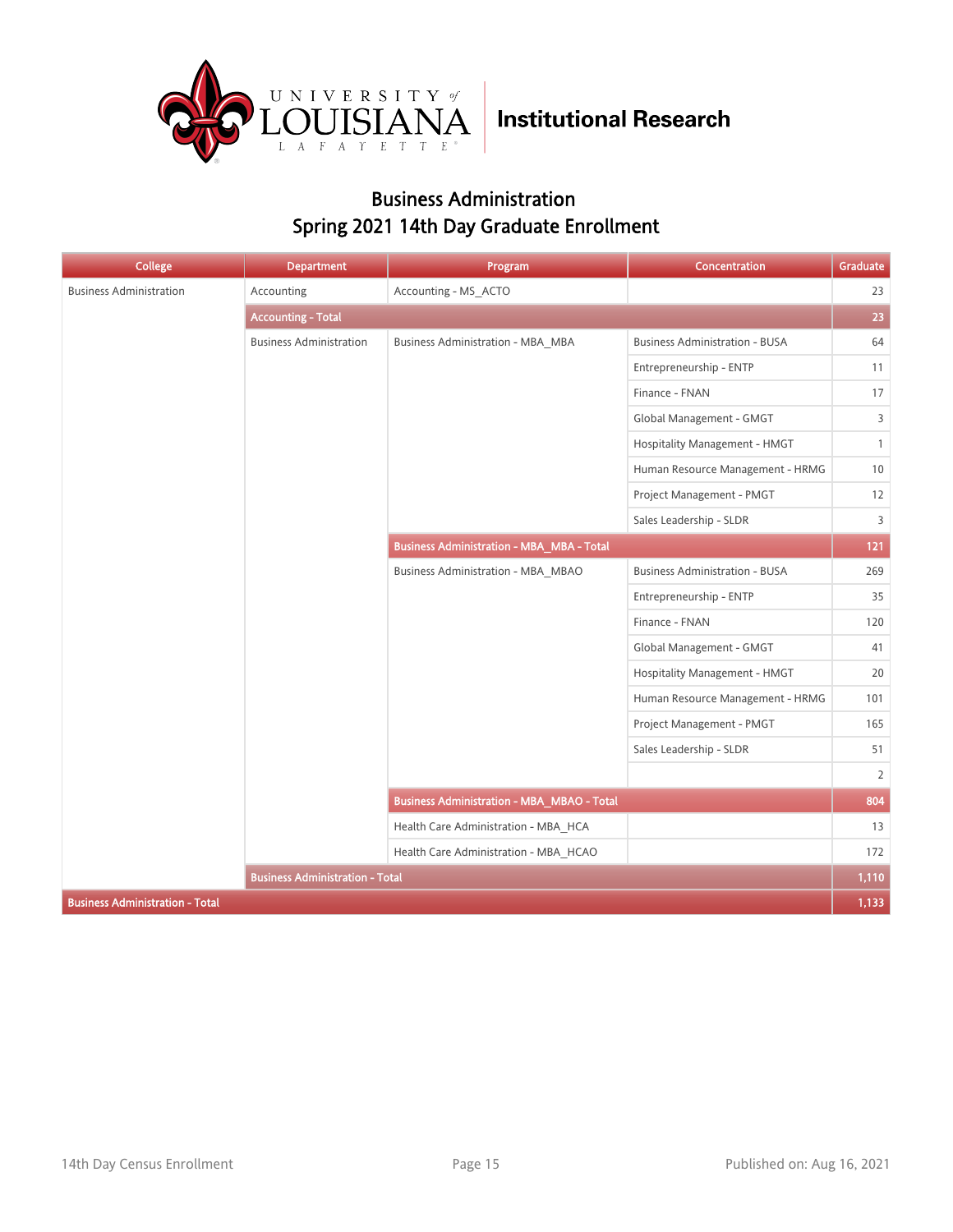

Arts Spring 2021 14th Day Graduate Enrollment

| <b>College</b> | <b>Department</b>           | Program                  | Concentration                  | Graduate     |  |
|----------------|-----------------------------|--------------------------|--------------------------------|--------------|--|
| Arts           | Architecture                | Architecture - MARC ARCH |                                | 32           |  |
|                | <b>Architecture - Total</b> |                          |                                |              |  |
|                | Music                       | Music - MM MUS           | Conducting Instrumental - CI   | $\mathbf{1}$ |  |
|                |                             |                          | Music Education - MUED         | $\mathbf{1}$ |  |
|                |                             |                          | Music Theory/Composition - MTC | 3            |  |
|                |                             |                          | Performance - MPER             | 2            |  |
|                |                             |                          | Performance Pedagogy - PEPE    | $\mathbf{1}$ |  |
|                |                             |                          |                                | 9            |  |
|                |                             | Music - MM_MUS - Total   |                                | 17           |  |
|                | <b>Music - Total</b>        |                          |                                | 17           |  |
| Arts - Total   |                             |                          |                                | 49           |  |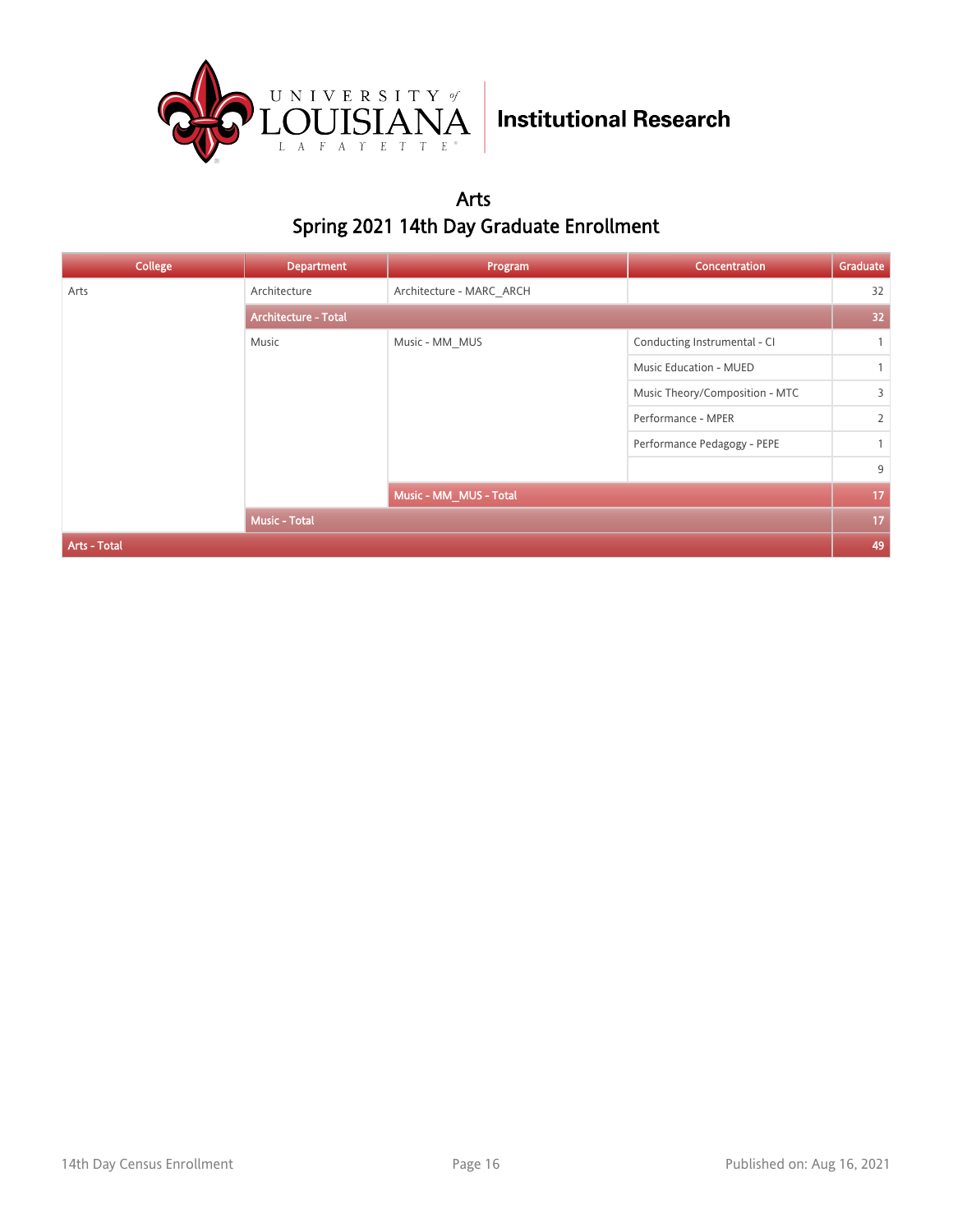

#### Education Spring 2021 14th Day Graduate Enrollment

| <b>College</b>           | <b>Department</b>                           | Program                                        | Concentration                                  | Graduate        |  |
|--------------------------|---------------------------------------------|------------------------------------------------|------------------------------------------------|-----------------|--|
| Education                | <b>Counselor Education</b>                  | Counselor Education - MS_COUE                  | Clinical Mental Health - CMH                   | 49              |  |
|                          |                                             |                                                | School & Clinical Mental Hlth - SCMH           | 8               |  |
|                          |                                             |                                                | School Counseling - SC                         | $7\overline{ }$ |  |
|                          |                                             |                                                |                                                | $\mathbf{1}$    |  |
|                          |                                             | Counselor Education - MS_COUE - Total          |                                                | 65              |  |
|                          | <b>Counselor Education - Total</b>          |                                                |                                                | 65              |  |
|                          | Curriculum & Instruction                    | Elem Ed & Spec Ed M/Mod Gr 1-5 -<br>MAT_ELEM   |                                                | 9               |  |
|                          |                                             | Elementary Education Gr 1-5 - MAT EDEL         | Elementary Education - EEDU                    | 5               |  |
|                          |                                             |                                                | Elementary French Immersion - ELFI             | $\overline{2}$  |  |
|                          |                                             | Elementary Education Gr 1-5 - MAT_EDEL - Total |                                                | $\overline{7}$  |  |
|                          |                                             | Instructional Coach - GC CICO                  |                                                | 5               |  |
|                          |                                             | OL Curriculum & Instruction - MED EDCI         | <b>Instructional Specialist - IS</b>           | 15              |  |
|                          |                                             |                                                | <b>Special Education Diagnostics - SEDG</b>    | 4               |  |
|                          |                                             |                                                |                                                | $\mathbf{1}$    |  |
|                          |                                             | OL Curriculum & Instruction - MED_EDCI - Total |                                                | 20              |  |
|                          |                                             | Sec Ed & Spec Ed M/Mod Gr 6-12 -<br>MAT_SCND   |                                                | $\overline{3}$  |  |
|                          |                                             | Special Ed: Gifted - MED_GIFT                  |                                                | 4               |  |
|                          | <b>Curriculum &amp; Instruction - Total</b> |                                                |                                                |                 |  |
|                          | Foundations & Leadership                    | Educational Leadership - EDD_EDLD              | Curriculum Leadership - CULD                   | 12              |  |
|                          |                                             |                                                | Exceptional Learner - EXLR                     | 9               |  |
|                          |                                             |                                                | Higher Education Admin - HIED                  | 60              |  |
|                          |                                             |                                                | K-12 - EK12                                    | 44              |  |
|                          |                                             | Educational Leadership - EDD_EDLD - Total      |                                                | 125             |  |
|                          |                                             | Educational Leadership - MED EDLD              |                                                | 24              |  |
|                          | Foundations & Leadership - Total            |                                                |                                                | 149             |  |
|                          | Kinesiology                                 | Kinesiology - MS_KNES                          | Health Promotion and Wellness -<br><b>KHPW</b> | $\overline{3}$  |  |
|                          |                                             |                                                | KN, Exercise & Sport Science - KESS            | 8               |  |
|                          |                                             |                                                | Recreation and Sport Mgmt - KRSM               | 17              |  |
|                          |                                             |                                                |                                                | $\overline{2}$  |  |
|                          |                                             | Kinesiology - MS_KNES - Total                  |                                                | 30 <sub>2</sub> |  |
|                          | <b>Kinesiology - Total</b>                  |                                                |                                                | 30 <sub>2</sub> |  |
| <b>Education - Total</b> |                                             |                                                |                                                | 292             |  |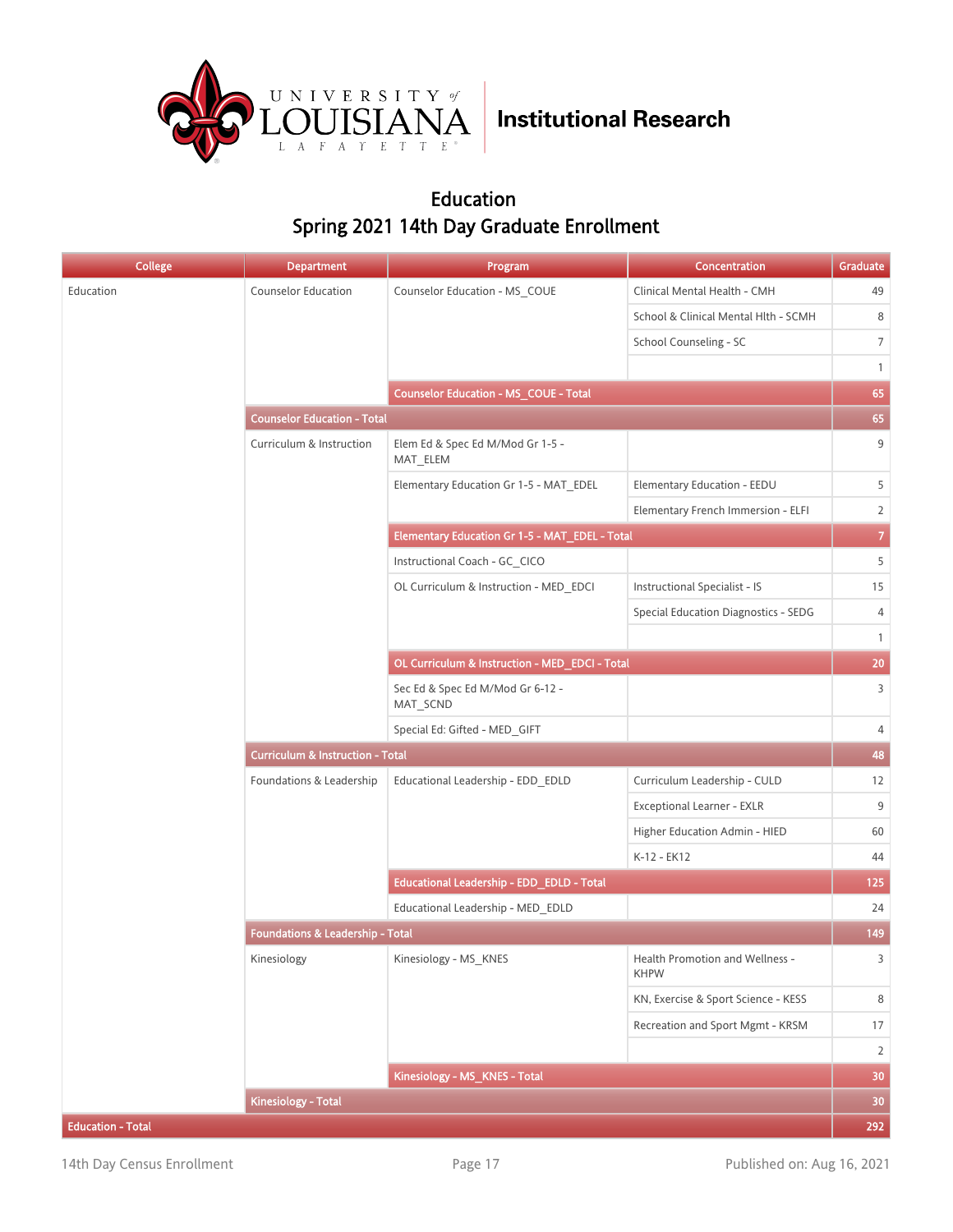

#### Engineering Spring 2021 14th Day Graduate Enrollment

| <b>College</b>             | <b>Department</b>                       | Program                                | Concentration                        | Graduate       |  |
|----------------------------|-----------------------------------------|----------------------------------------|--------------------------------------|----------------|--|
| Engineering                | Center for Advanced                     | Computer Engineering - MSCE_CMPE       |                                      | $\overline{2}$ |  |
|                            | <b>CMPS</b>                             | Computer Engineering - PHD CMPE        |                                      | 21             |  |
|                            | <b>Center for Advanced CMPS - Total</b> |                                        |                                      |                |  |
|                            | Engineering                             | Engineering - MSE ENGR                 | Chemical Engineering - CHEE          | 13             |  |
|                            |                                         |                                        | Civil Engineering - CIVE             | 18             |  |
|                            |                                         |                                        | <b>Electrical Engineering - ELEE</b> | 5              |  |
|                            |                                         |                                        | Mechanical Engineering - MCHE        | 24             |  |
|                            |                                         |                                        | Petroleum Engineering - PETE         | 15             |  |
|                            |                                         | <b>Engineering - MSE_ENGR - Total</b>  |                                      | 75             |  |
|                            |                                         | Systems Engineering - PHD SYSE         | Chemical Engineering - CHEE          | 18             |  |
|                            |                                         |                                        | Civil Engineering - CIVE             | 14             |  |
|                            |                                         |                                        | <b>Electrical Engineering - ELEE</b> | 10             |  |
|                            |                                         |                                        | Mechanical Engineering - MCHE        | 13             |  |
|                            |                                         |                                        | Petroleum Engineering - PETE         | 15             |  |
|                            |                                         | Systems Engineering - PHD_SYSE - Total |                                      | 70             |  |
|                            | <b>Engineering - Total</b>              |                                        |                                      | 145            |  |
|                            | <b>Industrial Technology</b>            | Systems Technology - MS STEC           |                                      | 15             |  |
|                            | <b>Industrial Technology - Total</b>    |                                        |                                      | 15             |  |
| <b>Engineering - Total</b> |                                         |                                        |                                      | 183            |  |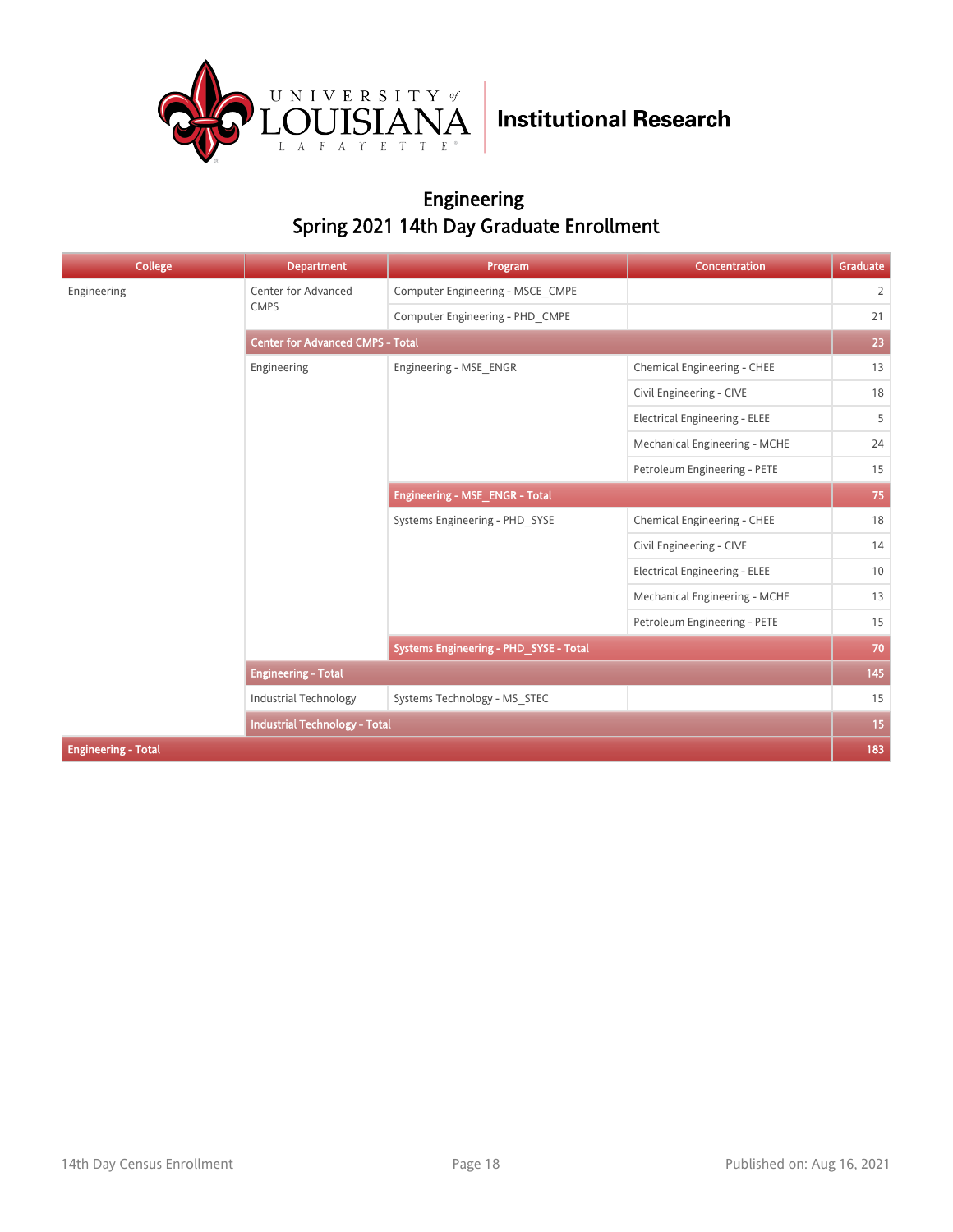

#### Graduate School Spring 2021 14th Day Graduate Enrollment

| <b>College</b>          | <b>Department</b>              | Program                         | Concentration | Graduate |
|-------------------------|--------------------------------|---------------------------------|---------------|----------|
| Graduate School         | Graduate School                | <b>ENTREE Program - ND ENTR</b> |               | 8        |
|                         |                                | Master's Plus 30 - ND M30       |               | 2.       |
|                         | <b>Graduate School - Total</b> |                                 |               | $10-1$   |
| Graduate School - Total |                                |                                 |               |          |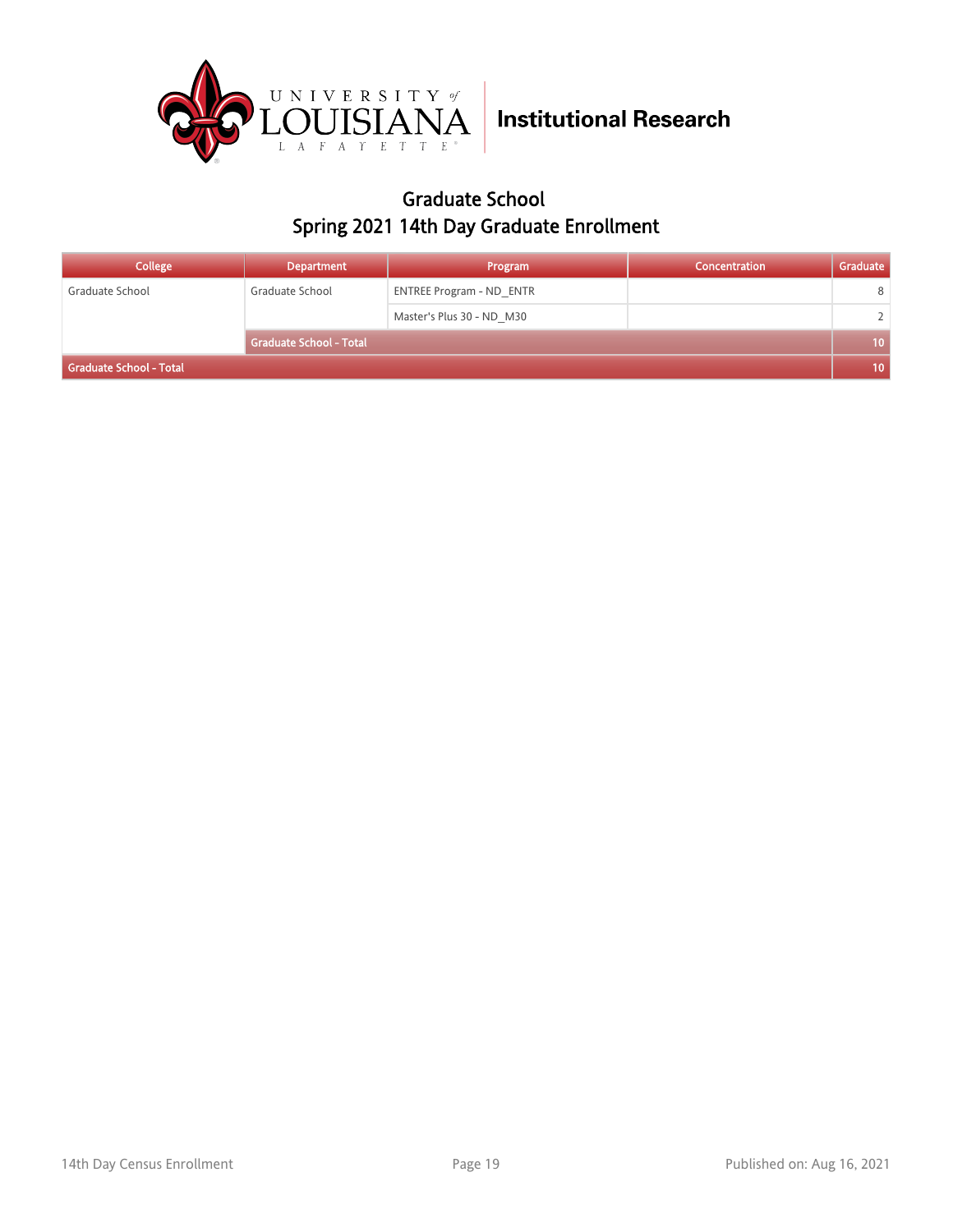

#### Liberal Arts Spring 2021 14th Day Graduate Enrollment

| College                     | <b>Department</b>                      | Program                                  | Concentration              | Graduate        |  |
|-----------------------------|----------------------------------------|------------------------------------------|----------------------------|-----------------|--|
| Liberal Arts                | Communication                          | Communication - MS_CMCN                  |                            | 43              |  |
|                             | <b>Communication - Total</b>           |                                          |                            | 43              |  |
|                             | <b>Communicative Disorders</b>         | Applied Language & Speech Sci - PHD_ALSS |                            | 19              |  |
|                             |                                        | Speech Pathology and Audiology - MS_CODI |                            | 62              |  |
|                             | <b>Communicative Disorders - Total</b> |                                          |                            |                 |  |
|                             | Criminal Justice                       | Criminal Justice - MS_CJUS               |                            | 11              |  |
|                             | <b>Criminal Justice - Total</b>        |                                          |                            |                 |  |
|                             | English                                | English - MA_ENGL                        | Creative Writing - MCW     | $\mathbf{1}$    |  |
|                             |                                        |                                          | Folklore - MFOL            | $\overline{3}$  |  |
|                             |                                        |                                          | Literature - MLIT          | $\overline{2}$  |  |
|                             |                                        |                                          | Professional Writing - MPW | $\mathbf{1}$    |  |
|                             |                                        |                                          | <b>TESOL - MTES</b>        | $\mathbf{1}$    |  |
|                             |                                        |                                          |                            | 24              |  |
|                             |                                        | English - MA_ENGL - Total                |                            | 32 <sub>1</sub> |  |
|                             |                                        | English - PHD_ENGL                       |                            | 71              |  |
|                             |                                        | Professional Writing - GC_CPW            |                            | $\mathbf{1}$    |  |
|                             |                                        | TESOL - GC_CTSL                          |                            | $\mathbf{1}$    |  |
|                             | <b>English - Total</b>                 |                                          |                            | 105             |  |
|                             | History, Geography, & Phil             | History - MA_HIST                        |                            | $16\,$          |  |
|                             | History, Geography, & Phil - Total     |                                          |                            | 16 <sub>1</sub> |  |
|                             | Modern Languages                       | Francophone Studies - PHD_FS             |                            | 11              |  |
|                             |                                        | French - MA FREN                         |                            | $\,6\,$         |  |
|                             | Modern Languages - Total               |                                          |                            | $17\,$          |  |
|                             | Psychology                             | Psychology - MS_PSYC                     |                            | 31              |  |
|                             | <b>Psychology - Total</b>              |                                          |                            | 31              |  |
| <b>Liberal Arts - Total</b> |                                        |                                          |                            | 304             |  |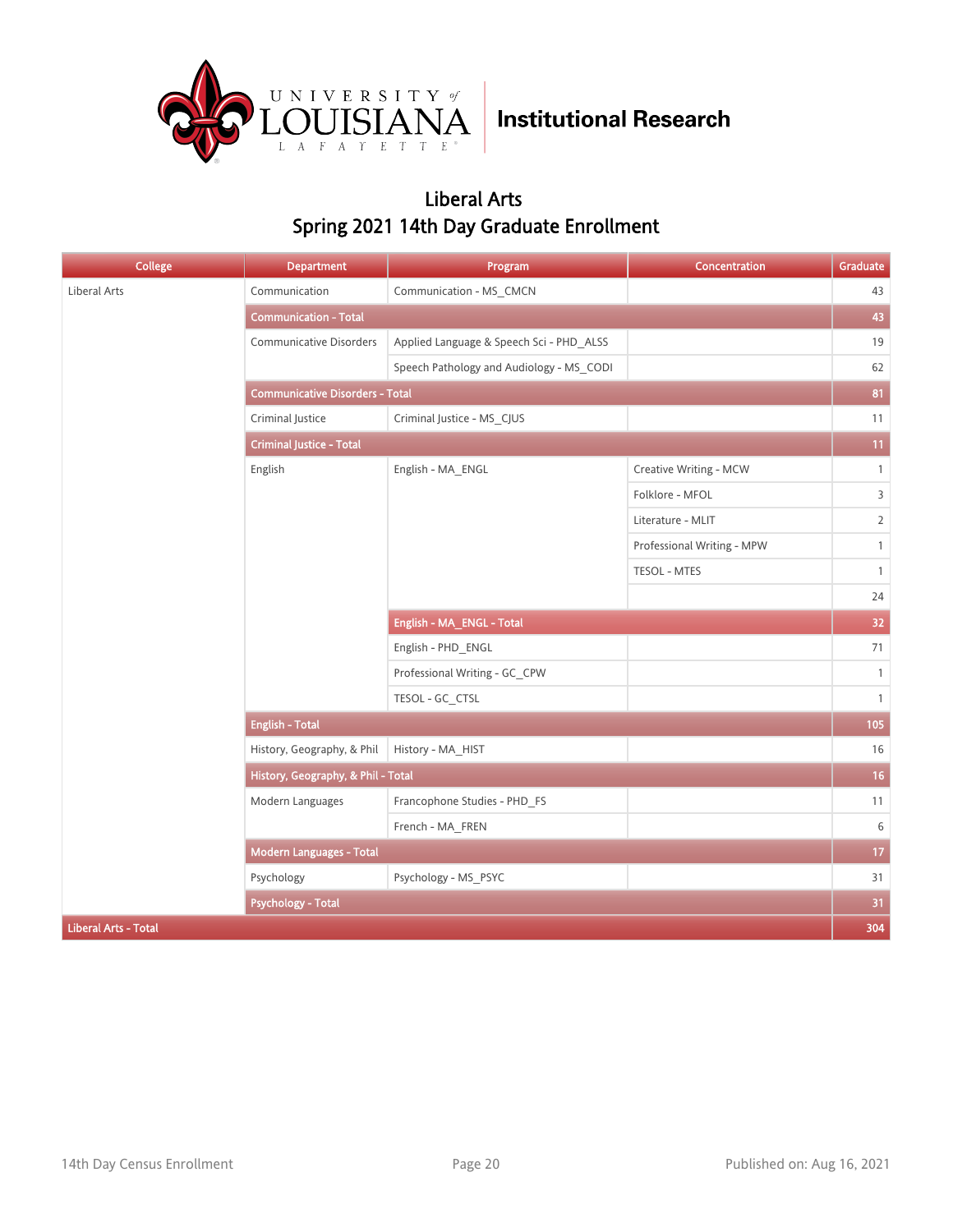

### Nursing & Allied Health Professions Spring 2021 14th Day Graduate Enrollment

| College                                     | <b>Department</b>          | Program                    | <b>Concentration</b>            | Graduate |
|---------------------------------------------|----------------------------|----------------------------|---------------------------------|----------|
| Nursing & Allied Health<br>Professions      | Nursing - Graduate         | Nursing - MSN NURS         | Family Nurse Practitioner - FNP | 118      |
|                                             |                            |                            | Nurse Educator - NEDU           | 9        |
|                                             |                            | Nursing - MSN NURS - Total |                                 | 127      |
|                                             |                            | Nursing Practice - DNP NP  |                                 | 24       |
|                                             | Nursing - Graduate - Total |                            | 151                             |          |
| Nursing & Allied Health Professions - Total |                            |                            |                                 |          |